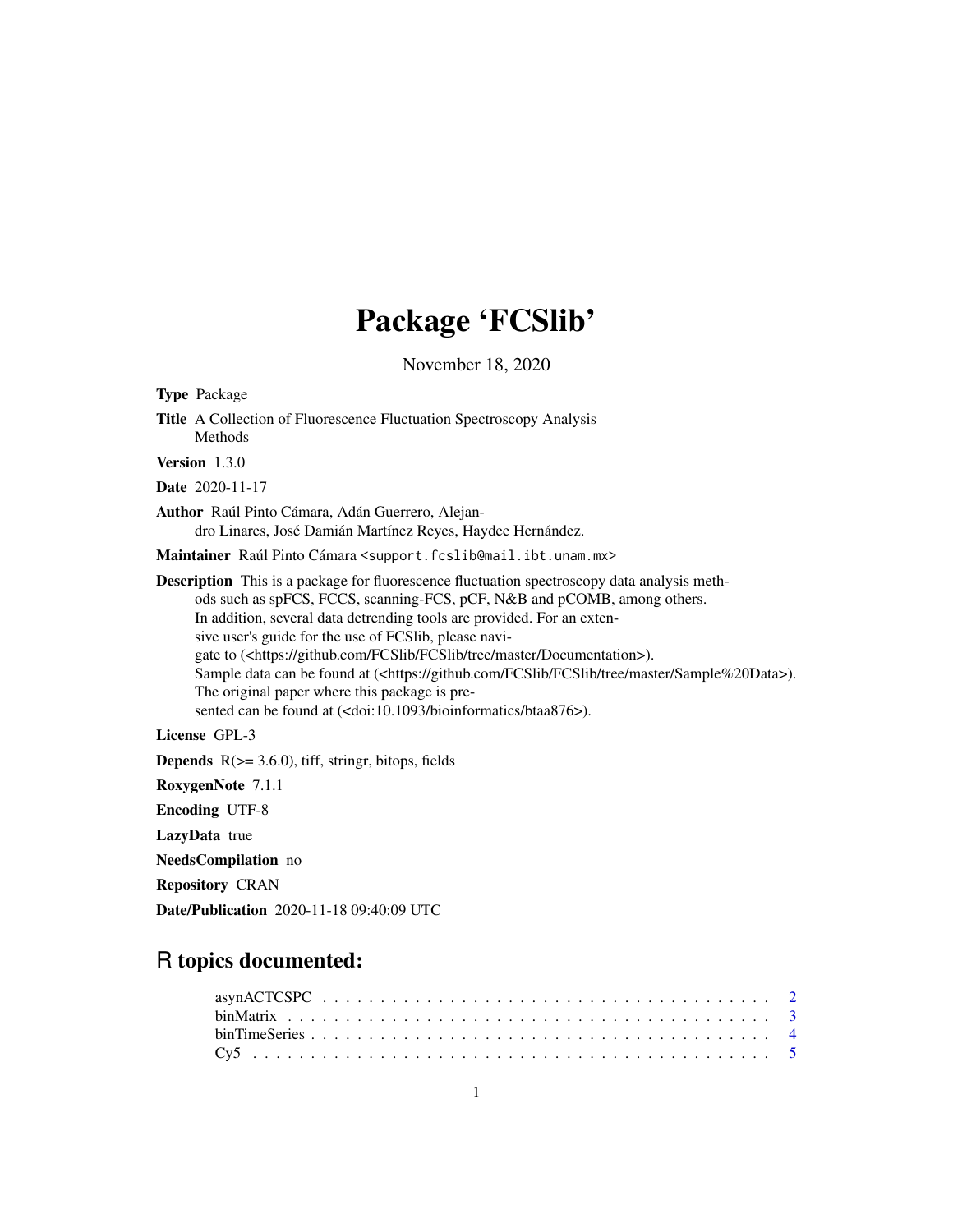# <span id="page-1-0"></span>2 asynACTCSPC

| Index |  |
|-------|--|

<span id="page-1-1"></span>asynACTCSPC *Asynchronous Autocorrelation of Time-Correlated Single-Photon Counting*

# Description

Calculates the auto-correlation of the Macrotime data, returning a correlation function.

# Usage

asynACTCSPC(macro,  $n = 5$ ,  $B = 10$ )

# Arguments

| macro        | A numeric vector containig a Macrotime Data.                                             |
|--------------|------------------------------------------------------------------------------------------|
| n.           | numeric parameter that represents the number of layers of the cascade.                   |
| <sup>B</sup> | numeric parameter that represents the number of values in every layer of the<br>cascade. |

# Details

This function creates list of tau's with a length of n\*B, this list is used to perform the correlation of the data.

#### Value

A numeric vector G containing either the autocorrelation for the input vector macro, with a length of n\*B.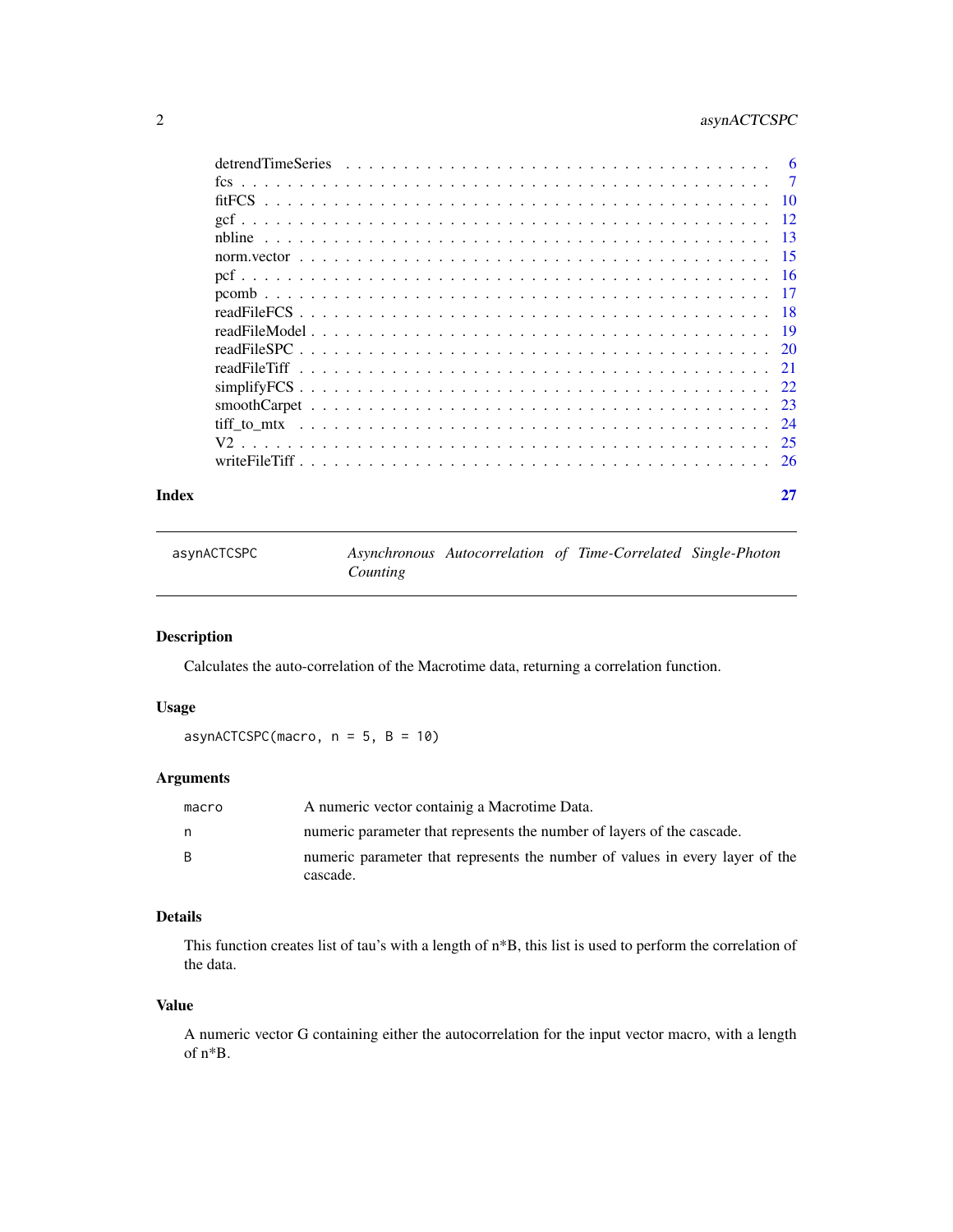#### <span id="page-2-0"></span>binMatrix 3

#### Author(s)

Raúl Pinto Cámara, José Damián Martínez Reyes.

#### References

wahl, M., Gregor, I., Patting, M. & Enderlein, J. Fast calculation of fluorescence correlation data with asynchronous time-correlated single-photon counting. Opt. Express 11, 3583–3591 (2003).

#### See Also

[readFileSPC](#page-19-1)

## Examples

spcData <- readFileSPC("atto532\_atto655\_m1.spc") asynCorrData <- asynACTCSPC(macro = spcData\$MacroTime)

<span id="page-2-1"></span>binMatrix *Binned representation of a matrix*

# Description

Groups each column in a matrix into several bins of a given length for better (and faster) data plotting

#### Usage

```
binMatrix(f, lineTime, nIntervals, columns, mode = "mean", plot = TRUE)
```
# Arguments

|            | A vector or a matrix                                                                                   |
|------------|--------------------------------------------------------------------------------------------------------|
| lineTime   | Line (row) acquisition rate (in seconds)                                                               |
| nIntervals | Number of intervals into which the all columns will be grouped                                         |
| columns    | Number of columns of the resulting binned matrix                                                       |
| mode       | Set to "mean" (default) or "sum" to average or sum all the points in every inter-<br>val, respectively |
| plot       | Boolean, set to TRUE (default) to plot the result                                                      |

# Details

This function groups all the points in each column of the matrix 'f' into 'nIntervals' bins of length  $=$  length(f)/nIntervals. Then, averages or sums all of the points in each bin and plots the result. If 'f' is a vector, 'columns' is used to build the resulting matrix. If 'f' is a matrix, then 'columns' takes the value of the number of columns in 'f'.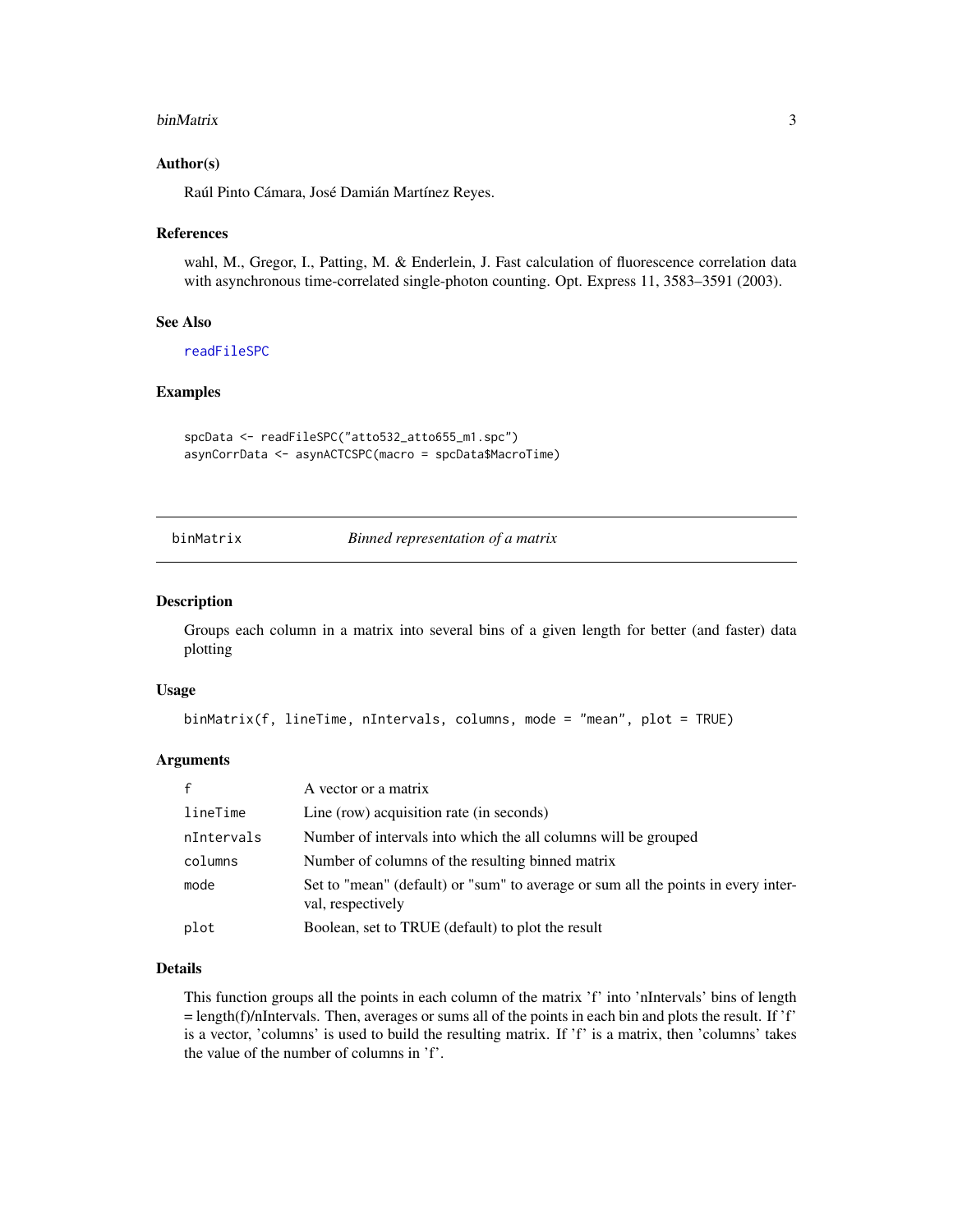# Value

A matrix of 'nIntervals' rows

# Author(s)

Alejandro Linares

# See Also

[binTimeSeries](#page-3-1)

# Examples

```
### Please navigate to
### (https://github.com/FCSlib/FCSlib/tree/master/Sample%20Data)
### to find this sample data
# Automatic plot
x <- read.table("Pax.dat")
x \le -\text{binMatrix}(x[,1], \text{ lineTime} = 1e-3, \text{ nIntervals} = 500,columns = 64, mode = "mean", plot = T)
# Manual plot (useful for adding custom labels)
x <- read.table("Pax.dat")
x \le -\text{binMatrix}(x[,1], \text{ lineTime} = 1e-3, \text{ nIntervals} = 500,columns = 64, mode = "mean", plot = F)
image.plot(x)
```
<span id="page-3-1"></span>binTimeSeries *Binned representation of a time series*

#### Description

Groups large vectors into several bins of a given length for better (and faster) data plotting

# Usage

```
binTimeSeries(f, acqTime, nIntervals, mode = "mean", plot = TRUE)
```
# Arguments

| $\mathsf{f}$ | Numeric vector                                                                                         |
|--------------|--------------------------------------------------------------------------------------------------------|
| acqTime      | Point acquisition rate (in seconds)                                                                    |
| nIntervals   | Number of intervals into which the vector will be grouped                                              |
| mode         | Set to "mean" (default) or "sum" to average or sum all the points in every inter-<br>val, respectively |
| plot         | Boolean, set to TRUE (default) to plot the result                                                      |

<span id="page-3-0"></span>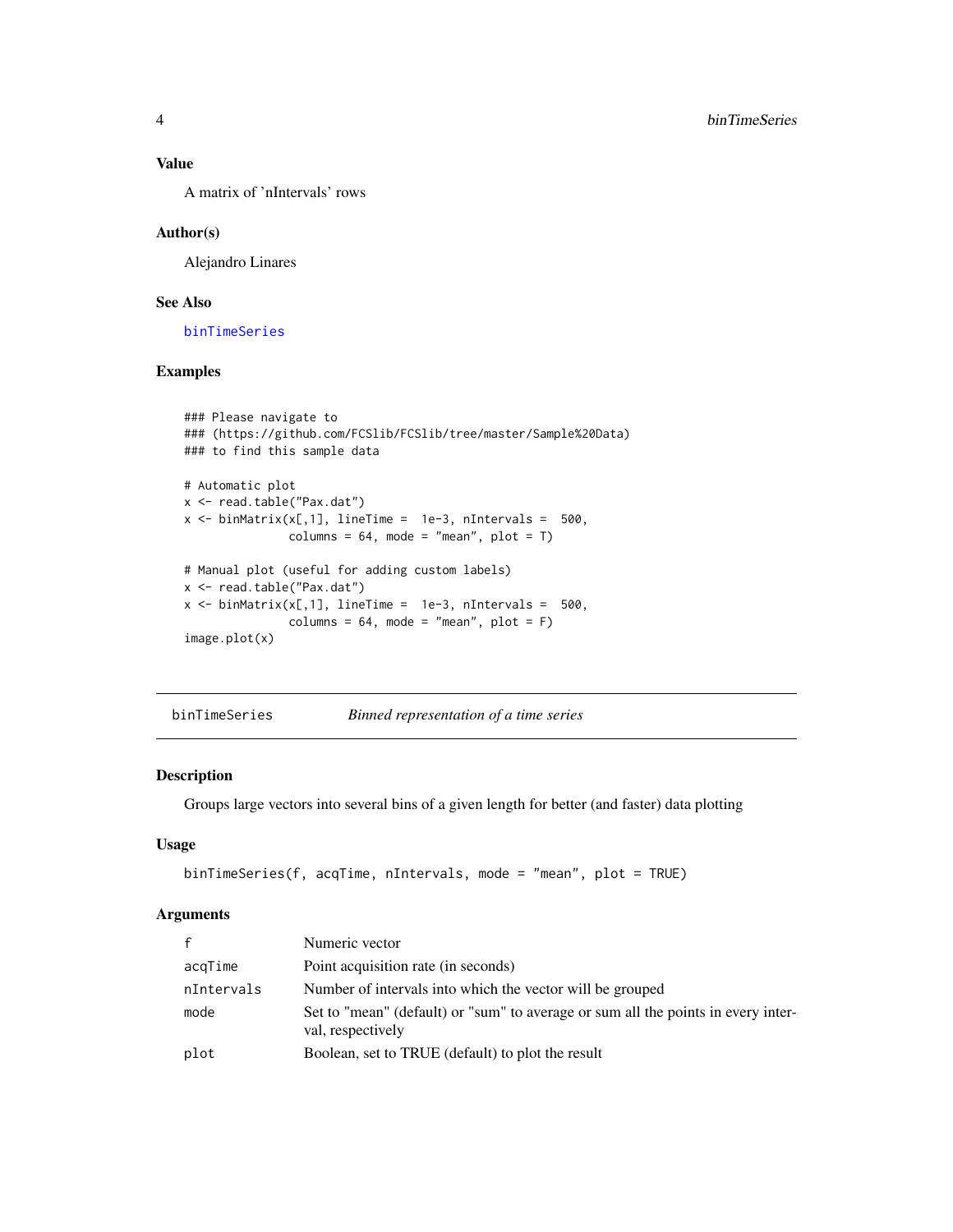#### <span id="page-4-0"></span> $Cy5$  5

# Details

This function groups all the points in the vector 'f' into 'nIntervals' bins of length = length(f)/nIntervals. Then, averages or sums all of the points in each bin and plots the result.

# Value

A data frame with two variables (Counts and Time) and 'nIntervals' observations

#### Author(s)

Alejandro Linares

### See Also

[binMatrix](#page-2-1)

# Examples

```
### Please navigate to
### (https://github.com/FCSlib/FCSlib/tree/master/Sample%20Data)
### to find this sample data
# Automatic plot
x <- readFileTiff("Cy5.tif")
x \leftarrow as-vector(x)x \le binTimeSeries(x[length(x):1], 2e-6, 100, mode = "mean", plot = T)
# Manual plot (useful for adding custom labels)
x <- readFileTiff("Cy5.tif")
x \leftarrow as.vector(x)x \le binTimeSeries(x[length(x):1], 2e-6, 100, mode = "mean", plot = F)
plot(x$Counts~x$Time, type = "l")
```
Cy5 *Experimental data of freely diffusing Cy5 dye in water at a concentration of 33 nM.*

#### Description

A single vector of single-point scan data, in the form of a TIFF file.

# Usage

data(Cy5)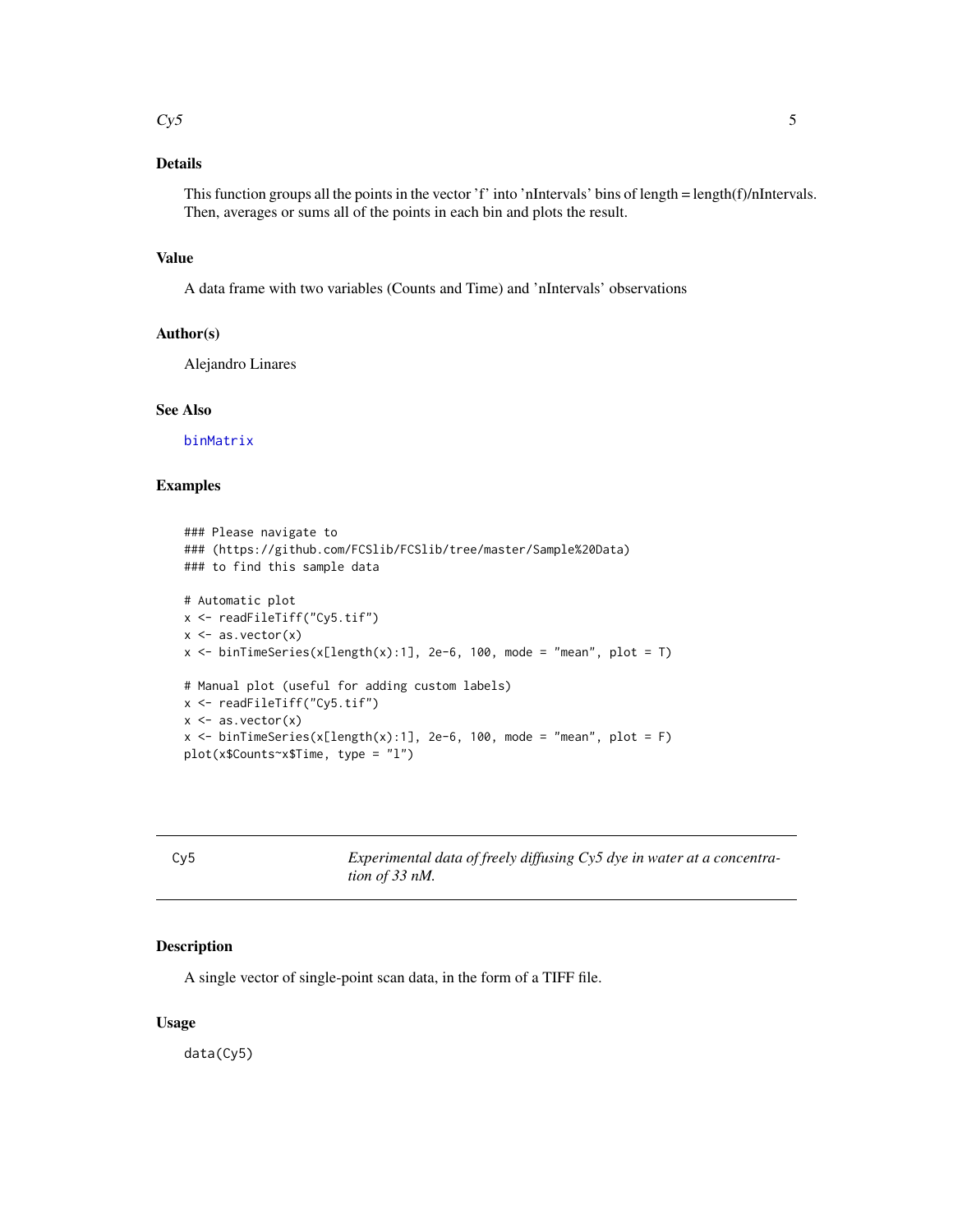# <span id="page-5-0"></span>Format

A matrix with 2048 columns and 5000 rows

#### Details

To analyze this data set with FCSlib, import by typing: readFileTiff("Cy5.tif")

detrendTimeSeries *Algorithms for data detrending*

# Description

Allows to perform Exponential, Polynomial or Boxcar Filter detrending over a time series vector

### Usage

```
detrendTimeSeries(f, acqTime, nIntervals, algorithm, degree, w, pois = FALSE,
max = FALSE, plot = TRUE
```
# Arguments

| f          | A vector                                                                                                                                      |
|------------|-----------------------------------------------------------------------------------------------------------------------------------------------|
| acqTime    | Point acquisition rate (in seconds)                                                                                                           |
| nIntervals | Number of intervals into which the vector will be grouped prior to the detrending<br>process                                                  |
| algorithm  | A character string. Choose between Exponential ("exp"), Polynomial ("poly")<br>or Boxcar Filter ("boxcar") detrending                         |
| degree     | The degree of the polynomial function                                                                                                         |
| W          | Moving average time window size.                                                                                                              |
| pois       | Logical, set to TRUE for detrending performance by adding random, uncorre-<br>lated numbers sampled from a Poisson distribution (see details) |
| max        | Logical, set to TRUE for detrending performance based on the highest value of<br>the original data, rather than the first one (see details)   |
| plot       | Logical, set to TRUE (default) to plot de result                                                                                              |

#### Details

First, the binTimeSeries() function is used to obtain a binned version of 'f' of 'nIntervals' points.

For exponential detrending, a model of the form  $(A0*e^{\lambda}(k*t))$  is adjusted to the binned vector.

A polynomial function of user-specified degree is rather used for polynomial detrending.

For the case of boxcar filtering, the moving average vector is calculated from the original series. An amount of zeroes equal to (w-1) is added at the tail of 'f' to compensate for the moving average effect when position (length(f) -  $w + 1$ ) is reached.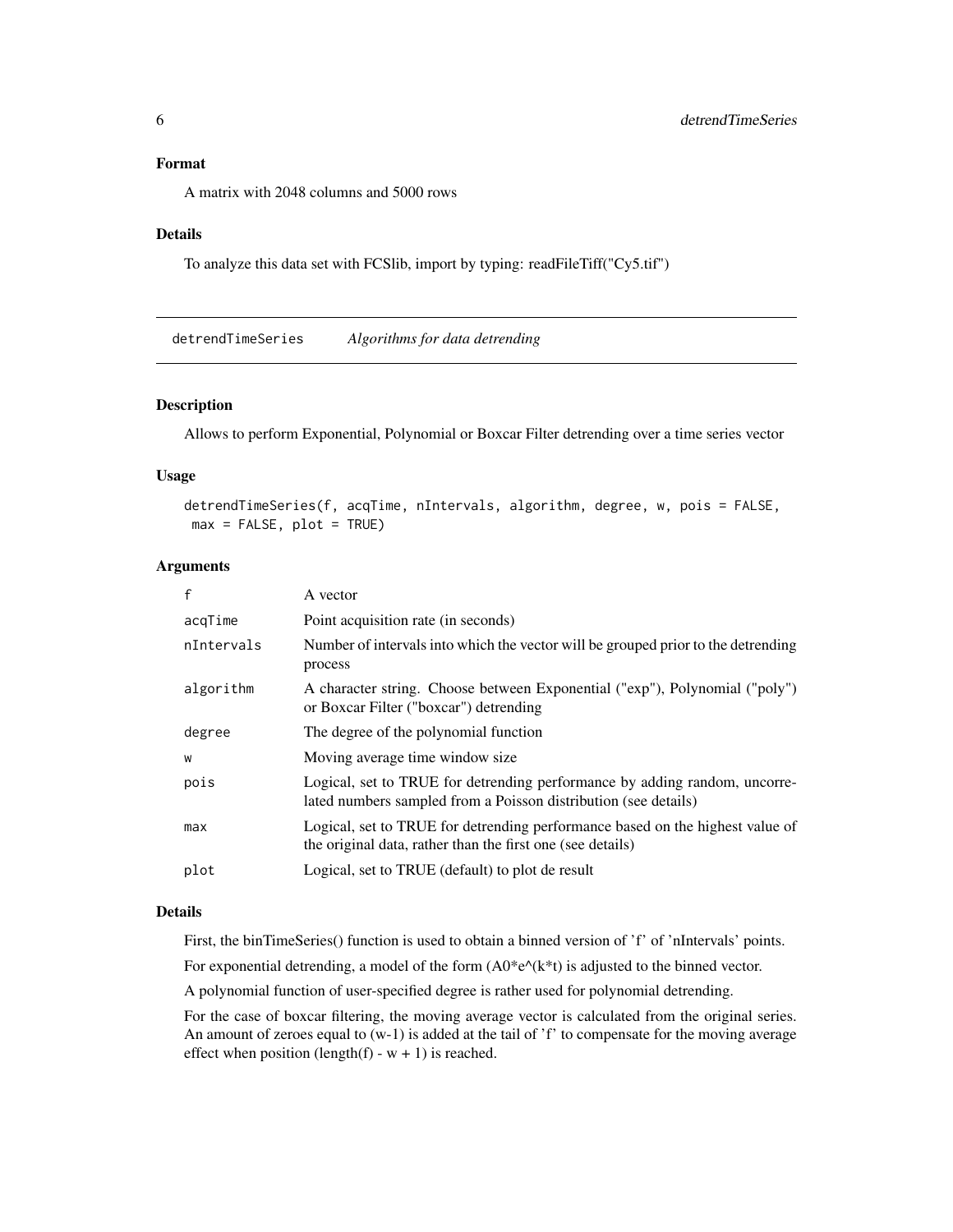<span id="page-6-0"></span> $fcs$  7

In either case, the residuals are then obtained and added a constant value for trend correction. When 'max' is set to TRUE, said value will be the highest in the binned vector of 'f'.

When 'pois' is set to FALSE (default), the trend correction value is directly added to the obtained residuals, in a quantity that will make the average counts remain constant throughout the whole time series. On the other hand, when 'pois = TRUE', the trend correction value is instead used as the 'lambda' parameter for a Poisson distribution from which uncorrelated counts will be randomly sampled and added to the whole series for trend correction. This procedure asures that only integer counts will be obtained after detrending, at the cost of adding some noise and making the detrending process a lengthier task.

# Value

A vector

# Author(s)

Alejandro Linares, Ad?n Guerrero, Haydee Hern?ndez

#### See Also

[binTimeSeries](#page-3-1)

<span id="page-6-1"></span>

#### fcs *Fluorescence Correlation Spectroscopy*

#### Description

Calculates either the auto-correlation or cross-correlation between vectors x and y, returning a correlation function.

#### Usage

 $fcs(x, y = NULL, nPoints, pcf = FALSE)$ 

#### Arguments

| $\mathsf{x}$ | Numeric vector of length N.                                                                                                                          |
|--------------|------------------------------------------------------------------------------------------------------------------------------------------------------|
| y            | Numeric vector of length N.                                                                                                                          |
| nPoints      | The size of the sub-vectors in which the input vectors will be divided. This<br>number must be less than N/2.                                        |
| pcf          | A boolean parameter to determine if an alternate version of the correlation func-<br>tion is used for the calculation of de pCF and pComb functions. |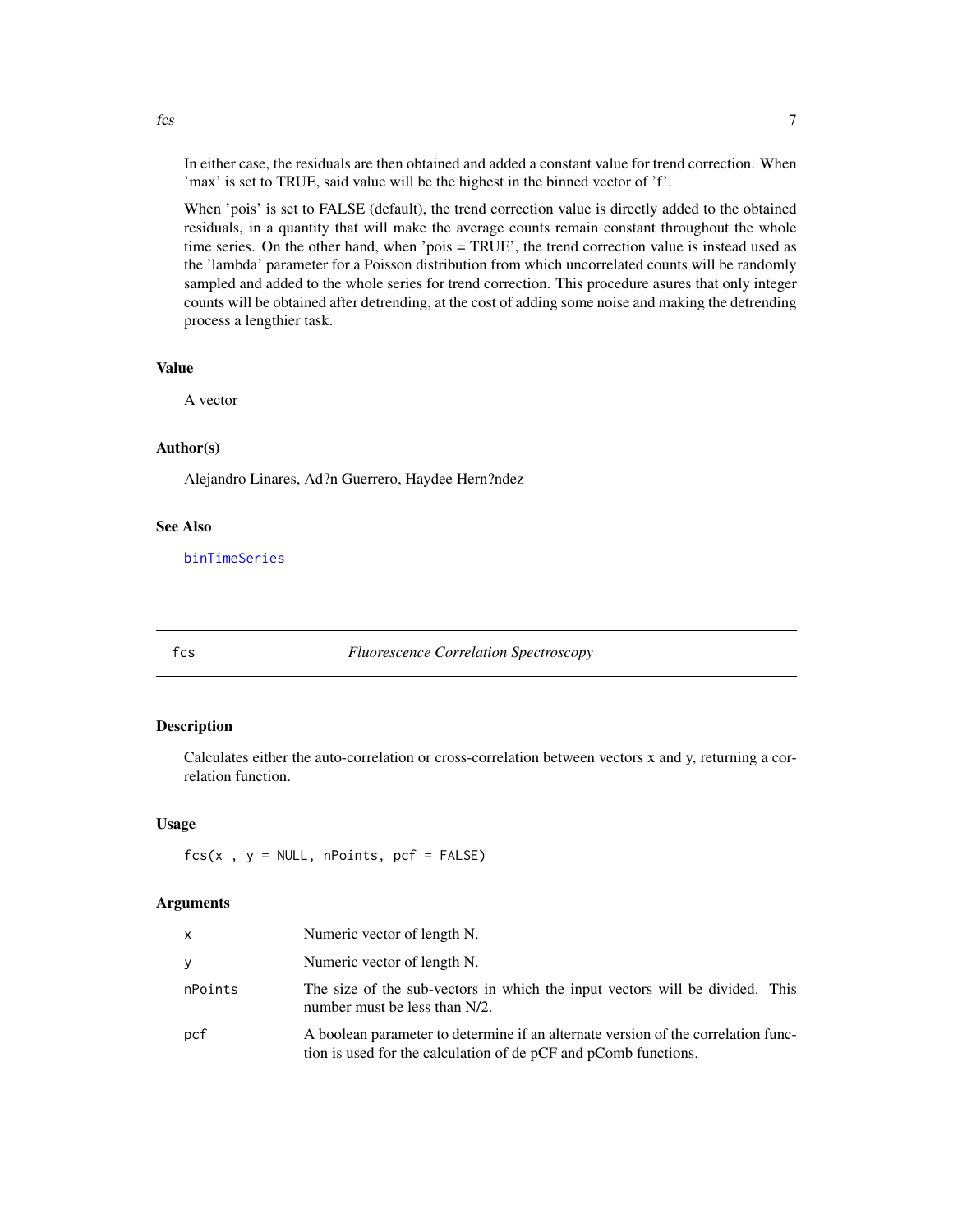<span id="page-7-0"></span>Fluorescence correlation spectroscopy (FCS) is a technique with high spatial and temporal resolution used to analyze the kinetics of particles diffusing at low concentrations. The detected fluorescence intensity as a function of time is: F(t).

The correlation function is computed as the normalized autocorrelation function,  $G(tau) = \langle deltaF(t)deltaF(t)ab\rangle / \langle cF(t)\rangle^* \langle$ to the collected data set, where t refers to a time point of flourescence acquisition, and tau refers to the temporal delay between acquisitions and <...> indicates average.

The correlation between deltaF(t) = F(t) - <F(t)> and deltaF(t+tau) = F(t+tau) - <F(t)> is calculated for a range of delay times. For temporal acquisitions as FCS point, x takes the value of  $F(t)$  and  $y =$ NULL. For cross-correlation experiments between two fluorescent signals  $x = F1(t)$  and  $y = F2(t)$ , as channels, the correlation function is:  $G(tau) = \text{cdelta}F1(t) \text{ delta}F2(t+tau) > \text{fz}(t) > \text{fz}(t)$ .

The function separate the original vector in sub-vectors of same length (n-points), then calculate an autocorrelation function form each sub-vector. The final result will be an average of all the autocorrelation functions.

#### Value

A numeric vector G containing either the autocorrelation for the input vector x, or the crosscorrelation between x and y vectors, with a length of nPoints.

#### Note

The argument nPoints must be smaller than the total number of temporal observations N, it is recommended to set nPoints =  $2^{\lambda}$ n, with n = 2, ..., infinity.

# Author(s)

Raúl Pinto Cámara, Adan O. Guerrero

### References

R.A. Migueles-Ramirez, A.G. Velasco-Felix, R. Pinto-Cámara, C.D. Wood, A. Guerrero. Fluorescence fluctuation spectroscopy in living cells. Microscopy and imaging science: practical approaches to applied research and education, 138-151,2017.

#### See Also

[gcf](#page-11-1)

# Examples

### Load the FCSlib package

library(FCSlib)

# As an example, we will use data from experiment adquisition

# of free Cy5 molecules diffusing in water at a concentration of 100 nM.

# Use readFileTiff() function to read the fcs data in TIFF format.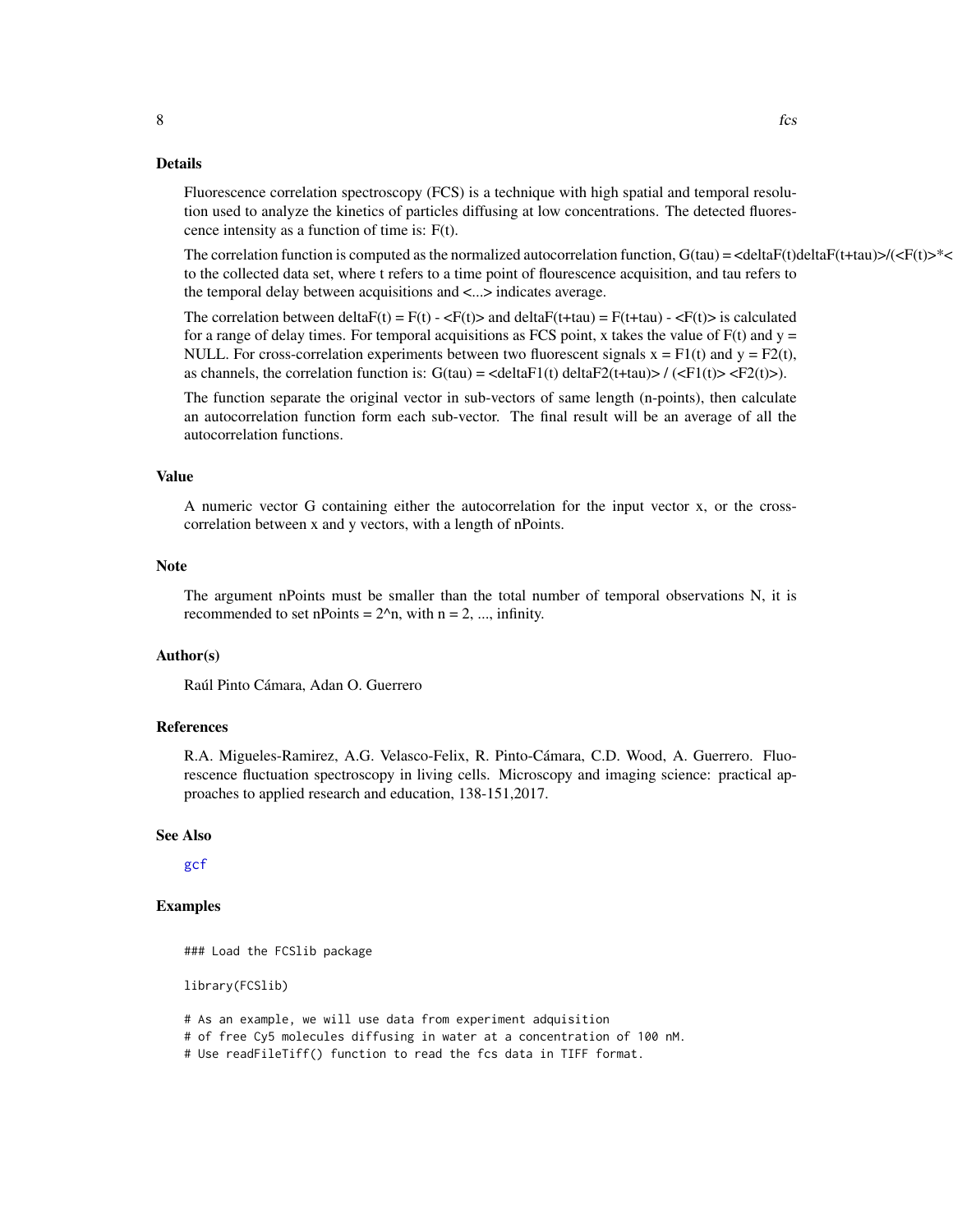```
f<-readFileTiff("Cy5_100nM.tif")
### Note that $f$ is a matrix of 2048 x 5000 x 1 dimentions.
# This is due to the fact that this single-point FCS experimen twas collected
# at intervals of 2048 points each, with an acquisition time of 2 mu s.
# Let's now create a dataframe with the FCS data wich here-and-after will be called Cy5.
acqTime = 2E-6f<-as.vector(f)
time <- (1:length(f))*acqTime
Cy5 < -data.frame(t = time, f)### The first 100 ms of the time series are:
plot(Cy5[1:5000,], type ="l", xlab = "t(s)", ylab ="Fluorescence Intensity", main = "Cy5")
# The fcs() function receives three parameters: 'x' (mandatory),
# 'y'(optional) and 'nPoints' (optional), where x is the main signal to analyze,
# y is a secondary signal (for the case of cross-correlation instead of autocorrelation)
# and nPoints is the final length of the calculated correlation curve.
# This function divides the original N-size signal into sub-vectors with a size of nPoints*2.
# Once all the sub-vectors are analyzed, these are then averaged.
# To use the fcs() function type
g \leftarrow fcs(x = Cy5$f, nPoints = length(Cy5$f)/2)
# The result of the function is assigned to the variable 'g',
# which contains the autocorrelation curve
length <- 1:length(g)
tau <-Cy5$t[length]
G<-data.frame(tau,g)
plot(G, log = "x", type = "l", xlab = expression(tau(s)), ylab = expression(G(tau)), main = "Cy5")
# It is important to remove the first point from the data,
# where G(\tau=0) it is not properly computed
G < -G[-1, ]plot(G, log = "x", type = "l", xlab = expression(tau(s)), ylab = expression(G(tau)), main = "Cy5")
# The variable 'nPoints' can be adjusted to better assess the transport phenomena
# in study (i.e. free diffusion in three dimensions in the case of this example) and
# for better understanding of the diffusive nature of the molecules.
# In this example 'nPoints' will be set to 2048.
g \leftarrow fcs(x = Cy5$f, nPoints = 2048)
length \leq -1: length(g)tau <-Cy5$t[length]
G<-data.frame(tau,g)
G < -G[-1, 1]plot(G, log = "x", type = "l", xlab = expression(tau(s)), ylab = expression(G(tau)), main = "Cy5")
```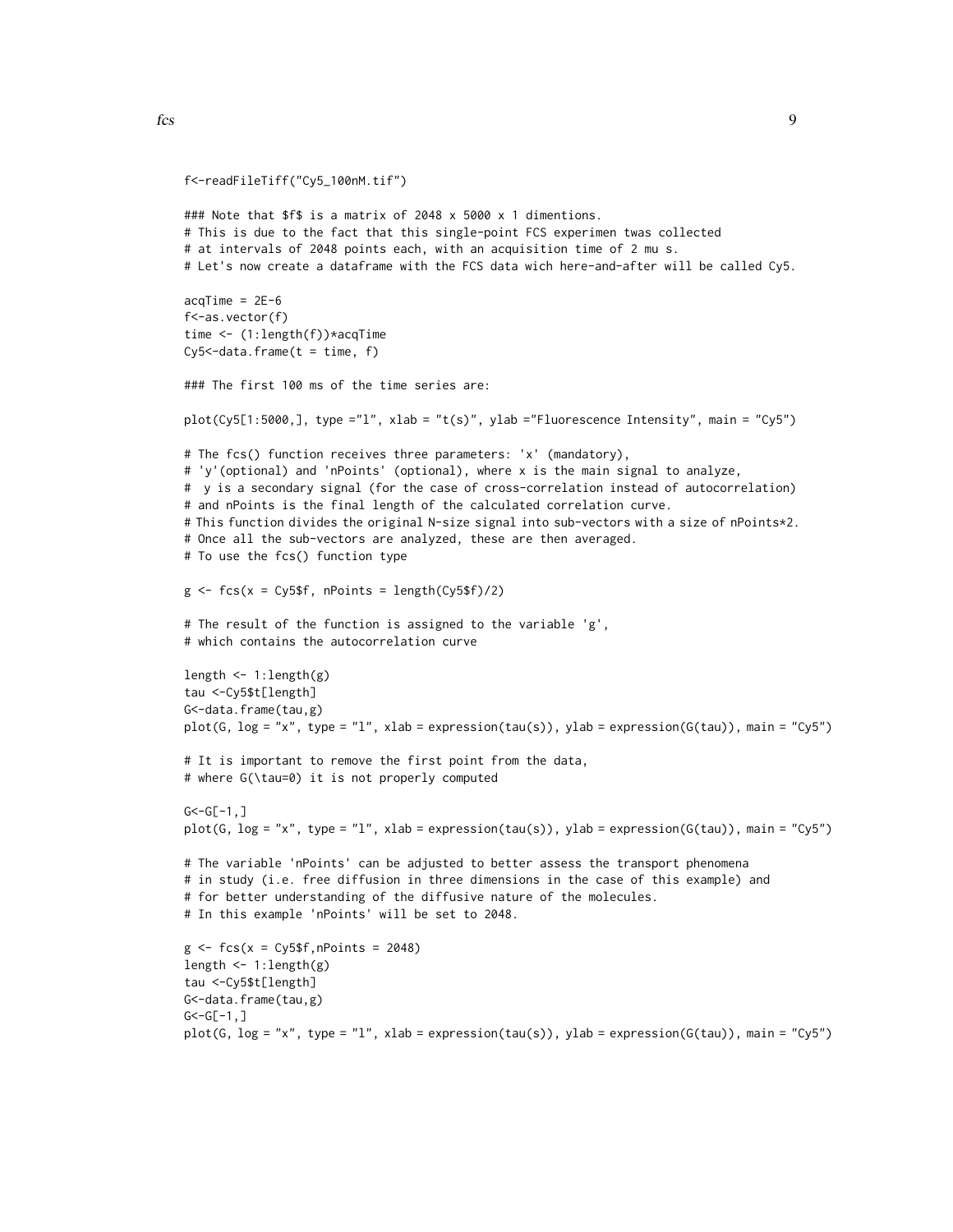#### <span id="page-9-1"></span><span id="page-9-0"></span>Description

Estimates the parameters based on a given equation, on the data generated with the fcs() function.

# Usage

```
fitFCS(data = parent.frame(), start, low = -Inf, up = Inf,
              type = "D3D", model = NULL, trace = TRUE)
```
#### Arguments

| data    | data frame in which to evaluate the variables in formula and weights.                                                                                                                                                                                                                                                                                                                                                                          |
|---------|------------------------------------------------------------------------------------------------------------------------------------------------------------------------------------------------------------------------------------------------------------------------------------------------------------------------------------------------------------------------------------------------------------------------------------------------|
| start   | a named list or named numeric vector of starting estimates.                                                                                                                                                                                                                                                                                                                                                                                    |
| low, up | a named list or named numeric vector of lower and upper bounds, replicated to<br>be as long as start. If unspecified, all parameters are assumed to be -Inf and Inf.                                                                                                                                                                                                                                                                           |
| type    | specification for the equation to model, is a character string. The default value is<br>"D3D" equation for three-dimensional free diffusion. Another possibles values<br>are: "D2D" for two-dimensional free diffusion, "D2DT" for two-dimensional<br>free diffusion with triplet exited state, and "D3DT" for three-dimensional free<br>diffusion with triplet exited state and D3D2S for two species in three-dimensional<br>free diffusion. |
| model   | a character type variable, that must contain the custom equation if needed, NULL<br>by default.                                                                                                                                                                                                                                                                                                                                                |
| trace   | logical value that indicates whether the progress of the non-linear regression<br>(nls) should be printed.                                                                                                                                                                                                                                                                                                                                     |

# Details

A transport model, containing physical information about the diffusive nature of the fluorophores, can be fitted to the autocorrelation data to obtain parameters such as the diffusion coeficient D and the number of molecules within the observation volume N.

The fitFCS() function uses the 'Non-linear Least Squares' function to fit a physical model into a data set. There are four possible models to be fit:

"D2D" for two-dimensional diffusion

"D2DT" for two-dimensional diffusion with triplet state

"D3D" for three-dimensional diffusion

"D3DT" for three-dimensional diffusion with triplet state

Inside the equations for each model, gamma a geometric factor that depends on the illumination profile. For confocal excitation its magnitude approaches gamma = 1/sqrt8 ??? 0.35 fl. The diffusion time is defined as tau  $D = s^2/4D$ , where s and u are the radius and the half-length of the focal volume, respectively. The parameter u is usually expressed as  $u = ks$ , with k being the eccentricity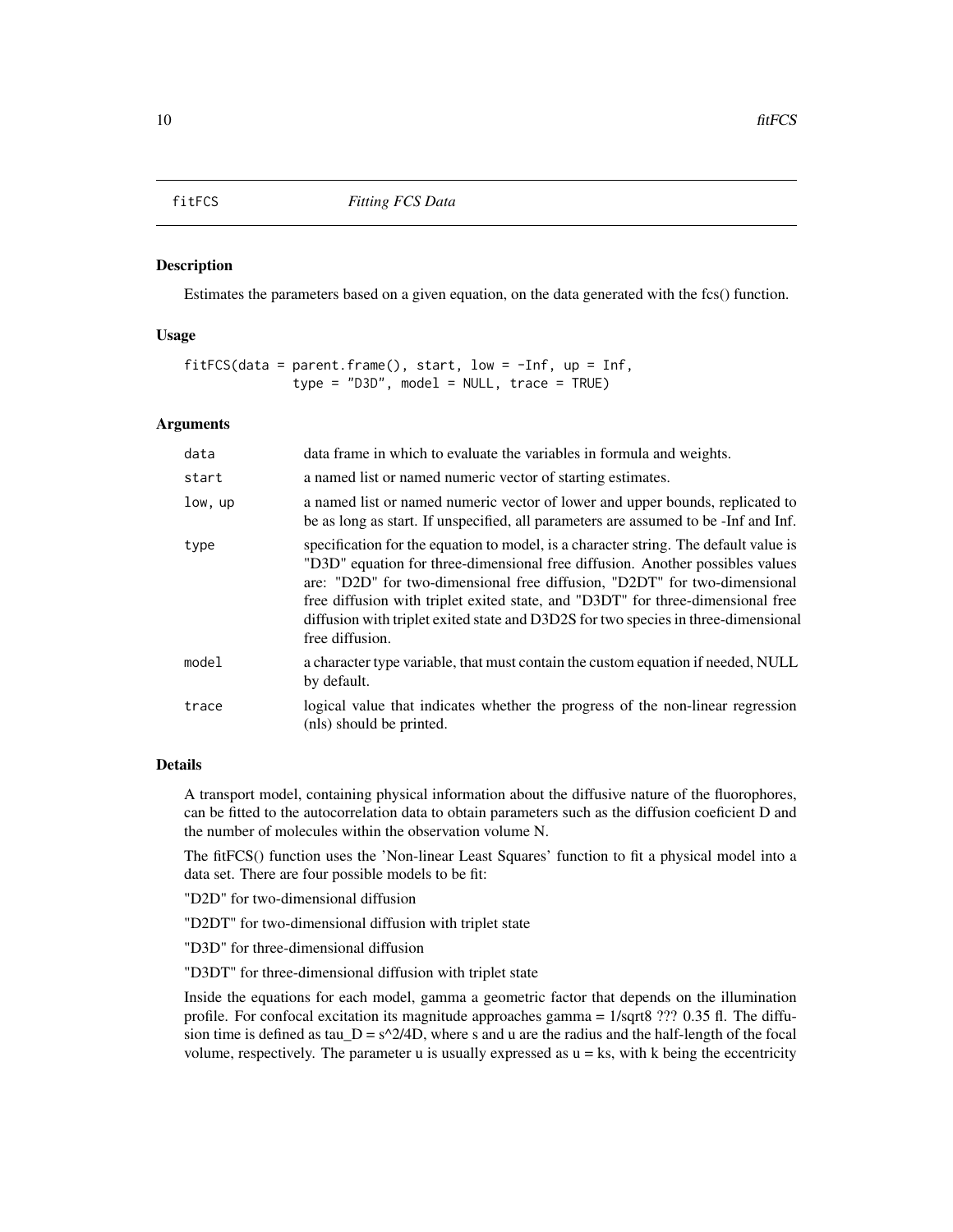#### <span id="page-10-0"></span>fit FCS 11

of the focal volume; for confocal excitation k ??? 3. The fraction of molecules in the triplet state is B, and tau\_B is a time constant for the triplet state.

#### Value

A nls object (from nls).

# Author(s)

Raúl Pinto Cámara.

# See Also

[nls](#page-0-0), [fcs](#page-6-1)

# Examples

# Load the FCSlib package

```
library(FCSlib)
```

```
g \leftarrow fcs(x = Cy5$f, nPoints = 2048)
len <- 1:length(g)
tau <-Cy5_100nM$t[len]
G<-data.frame(tau,g)
G < -G[-1, ]
```
# Once the correlation curve 'g' has been generated, # a data frame containing known parameters must be then defined

```
df < -data. frame(G, s = 0.27, k = 3)
head(df)
```

```
# The radius of the focal volume must computed experimentally.
# For this example, we choose a s = 0.27 mu m
# Then, three lists that contain the initial values of the data,
# as well as the upper and lower limits of these values, must be defined.
# The input values here are the expected values for the real experimental data
# to be very similar or close to, so that the function calculates them accurately.
# Initial values:
start <- list(D = 100, G0 = 0.1)
up <- list(D = 1E3, G0 = 10)
low \leftarrow list(D = 1E-1, GO = 1E-2)# Once the known parameters are defined, we now proceed to use the fitFCS() function.
# The result will be a nls object
```

```
modelFCS <- fitFCS(df, start, low, up, type = "D3D", trace = F)
# summary(modelFCS)
```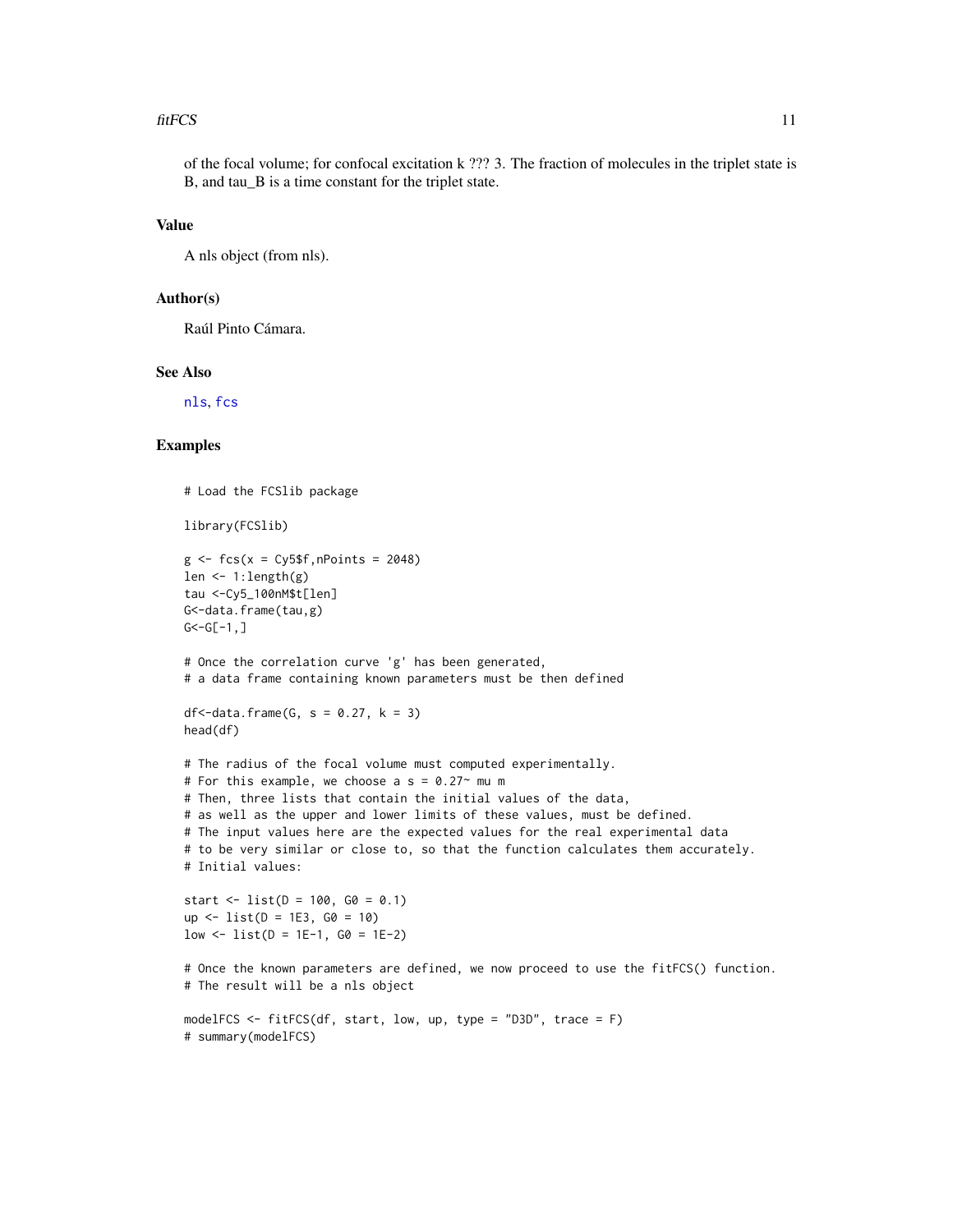```
12 gcf
```

```
# By using the predict() function, the object generated in the previous step
# is transformed into a vector that contains the curve fitted by the desired model.
fit <- predict(modelFCS, tau)
# Finally, use the following command to obtain the resulting graph,
# where the blue line corresponds to the fitted data and the black surface
# corresponds to the unfitted
plot (G, log = "x", type = "l", xlab = expression(tau(s)),ylab = expression(G(tau)), main = "Cy5")
lines(fit~G$tau, col = "blue")
# To acquire access to the physical coefficients of the model type
s<-summary(modelFCS)
s$coefficients[,1]
```
<span id="page-11-1"></span>gcf *General Correlation Function*

#### Description

Performs either the auto-correlation or cross-correlation between vectors x and y, returning a correlation function.

#### Usage

 $gcf(x, y, xmean = 1, ymean = 1, c = 0)$ 

#### Arguments

| x     | A numerical signal with dimensions $M \times N \times Z$ .          |
|-------|---------------------------------------------------------------------|
| у     | A numerical signal with dimensions $M \times N \times Z$ .          |
| xmean | The mean value of the signal x.                                     |
| ymean | The mean value of the signal y.                                     |
| C     | A numeric variable to restrict the correlation to positives values. |

#### Details

The number of emission events per unit time is determined and used to generate autocorrelation and cross-correlation curves from the intensity traces  $F(t)$  and the fluctuations delta $F(t) = F(t)$ - $\langle F(t) \rangle$ . The auto-correlation function of the collected data set, is computed as the normalized auto-correlation function, when  $y=x$ . The general auto-correlation function is defined as:  $G(tau)$  =  $(\text{deltaF}(t) \cdot \text{deltaF}(t) \cdot \text{deltaF}(t)) \leq F(t)$  where t refers to a time point of fluorescence acquisition, and tau refers to the temporal delay between acquisitions.  $\langle \ldots \rangle$  is the temporal average of  $F(t)$ ; and  $deltaF(t) = F(t) - \langle F(t) \rangle$ ,  $deltaF(t)$  +  $tau) = F(t) + \langle F(t) \rangle$ .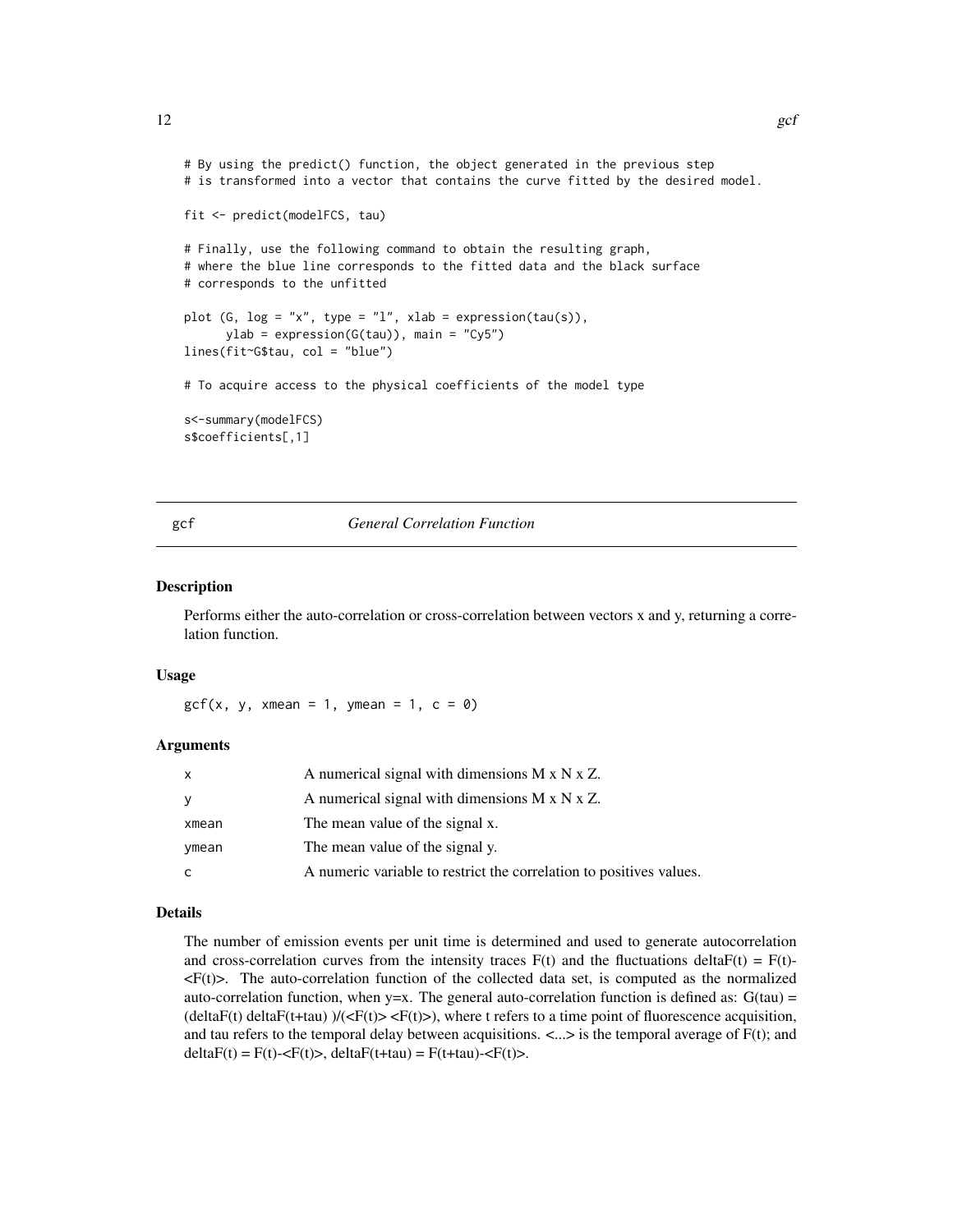#### <span id="page-12-0"></span>nbline 13

For temporal acquisitions such as point FCS,  $x$  and  $y$  are  $F(t)$ . The cross-correlation function between two channels of fluorescent signals,  $x = F1(t)$  and  $y = F2(t)$ , the cross-correlation function is defined as:  $G(tau) = (deltaF1(t) deltaF2(t+tau)) / (\langle F1(t) \rangle \langle F2(t) \rangle)$ , where xmean =  $\langle F1(t) \rangle$  and ymean  $=$  <F2(t) $>$  are the mean values of the fluorescent signals.

#### Value

G A numerical signal with dimension N' x M' x Z'

#### Author(s)

Raúl Pinto Cámara.

# References

Siegel, A. P., Hays, N. M., & Day, R. N. (2013). Unraveling transcription factor interactions with heterochromatin protein 1 using fluorescence lifetime imaging microscopy and fluorescence correlation spectroscopy. Journal of biomedical optics, 18(2), 025002.

#### See Also

[fcs](#page-6-1), [convolve](#page-0-0)

### Examples

```
# Load the FCSlib package
library(FCSlib)
# As an example, we will use data from experiment adquisition
# of free Cy5 molecules diffusing in water at a concentration of 100 nM.
oldpar <- par(no.readonly = TRUE)
g \le -gef(x = Cy5$f, y = Cy5$f, xmean = mean(Cy5$f), ymean = mean(Cy5$f))
length <- 1:length(g)
par(mfrow=c(1,1))
plot(y = g, x = Cy5$t[length], log = 'x', type = 'l',xlab = expression(tau(mu\text{~s})), ylab = expression(G(tau)),main = "Cy5 100nM")par(oldpar)
```
nbline *Number & Brightness (Single Image)*

#### **Description**

Performs the Number and Brightness Analysis (N&B) on an image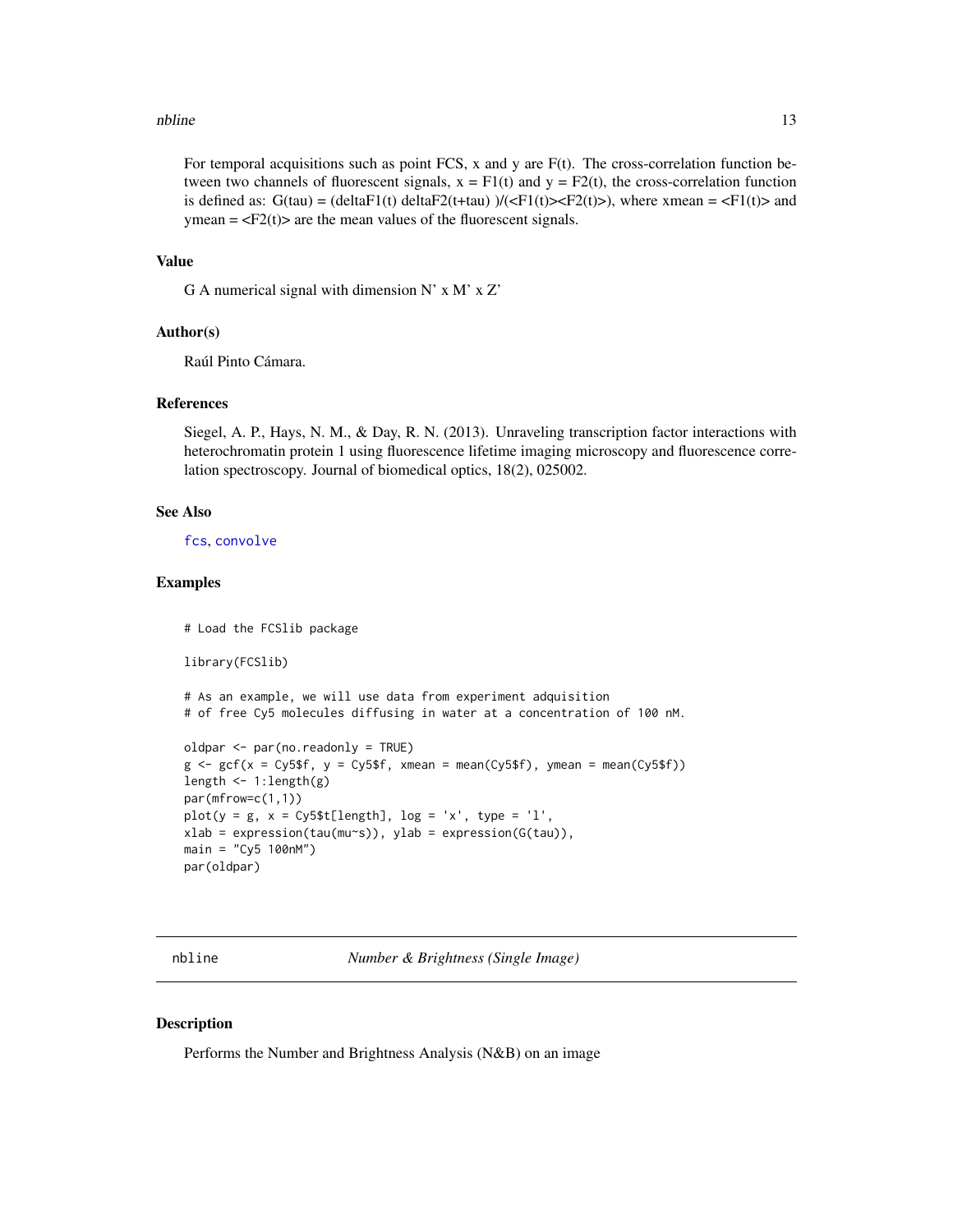<span id="page-13-0"></span>14 **nbline** 

#### Usage

nbline(img, sigma0 = 0, offset = 0,  $S = 1$ ,  $w = 0$ )

#### Arguments

| img    | The image to analyze.                                                                                                                                |
|--------|------------------------------------------------------------------------------------------------------------------------------------------------------|
| sigma0 | Variance of the optical system readout noise                                                                                                         |
| offset | Constant number that depends on the optical system configuration. Signal values<br>smaller that the offset should be considered zero.                |
| S      | Proportionality factor S. Indicates the ratio between the amount inicident pho-<br>tons in the detector and those converted to an electronic signal. |
| W      | Time window at which the running average is calculated                                                                                               |

# **Details**

The Number and Brightness (N&B) method is a time-independent technique that provides an estimate of molecular concentration and aggregation state (or stoichiometry), based on the statistical moments of the fluorescence intensity fluctuations. In other words, this tool allows to distinguish between two or more homo-oligomeric states of a molecule present in a given region in the sample (Brightness) while also providing a direct indicator of the molecules relative abundance (Number). The intensity of the fluorescence signal is mostly due to the mere presence of fluorophores in the media, affected by the fluorophore quantum yield, the sensitivity of the detector and the photophysical characteristics of the optical instrumentation. The average particle number and brightness are calculated directly from the mean value  $\langle k \rangle$  and variance (sigma^2) of the fluorescence intensity data (image) for a given pixel as follows:  $N = (\langle k \rangle^2)/\langle (sigma^2 \rangle^2)$  and  $B = (sigma^2)/\langle k \rangle^2$ 

#### Value

A list containing two vectors, the Brightness and the Number of the image.

#### Author(s)

Raúl Pinto Cámara.

#### See Also

[var,mean](#page-0-0)

#### Examples

### Load the FCSlib package

library(FCSlib)

# As an example, we will use a data set that corresponds # to a population of Venus dimers and hexamers diffusing in HEK-293 cells.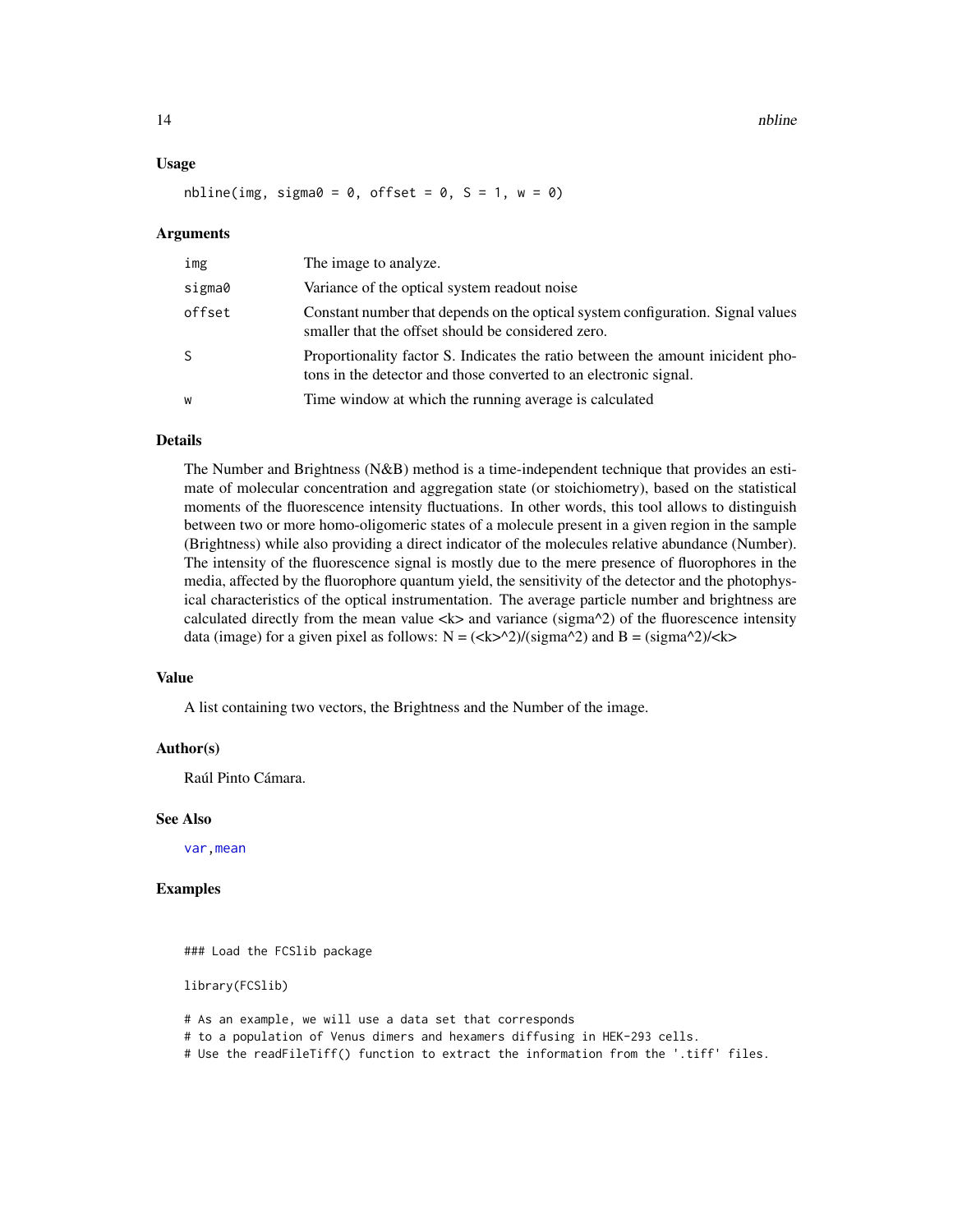#### <span id="page-14-0"></span>norm.vector 15

```
nbv2 <- nbline(V2)
pixelSize = 0.05
r<- (1:dim(V2)[1])*pixelSize
```
#### norm.vector *Min-Max Feature scaling normalization*

# Description

Normalizes a vector using the Min-Max Feature scaling method (a.k.a unity-based normalization)

#### Usage

```
norm.vector(x, a.b = NULL)
```
# Arguments

|     | A vector                                                       |
|-----|----------------------------------------------------------------|
| a.b | A vector that indicates the minimum and maximum scaling values |

#### Details

Feature scaling is used to bring all values into the range [0,1]. This is also called unity-based normalization. When 'a.b = NULL' (default), the highest and lowest values in 'x' will turn to 1 and 0, respectively, while all values in between will be re-scaled. Defining 'a.b' will bring all values into the range [a,b].

#### Value

A normalized vector

#### Author(s)

Alejandro Linares

# Examples

```
x \le - seq(from = 1, to = 100, by = 0.1)
y \leftarrow \sin(\sqrt{\sqrt{x}})plot(y~x, type = "l")y.n <- norm.vector(y)
plot(y.n~x, type = "l")
y.ab \leq norm.vector(y, a.b = c(5, 20))
plot(y.ab~x, type = "l")
```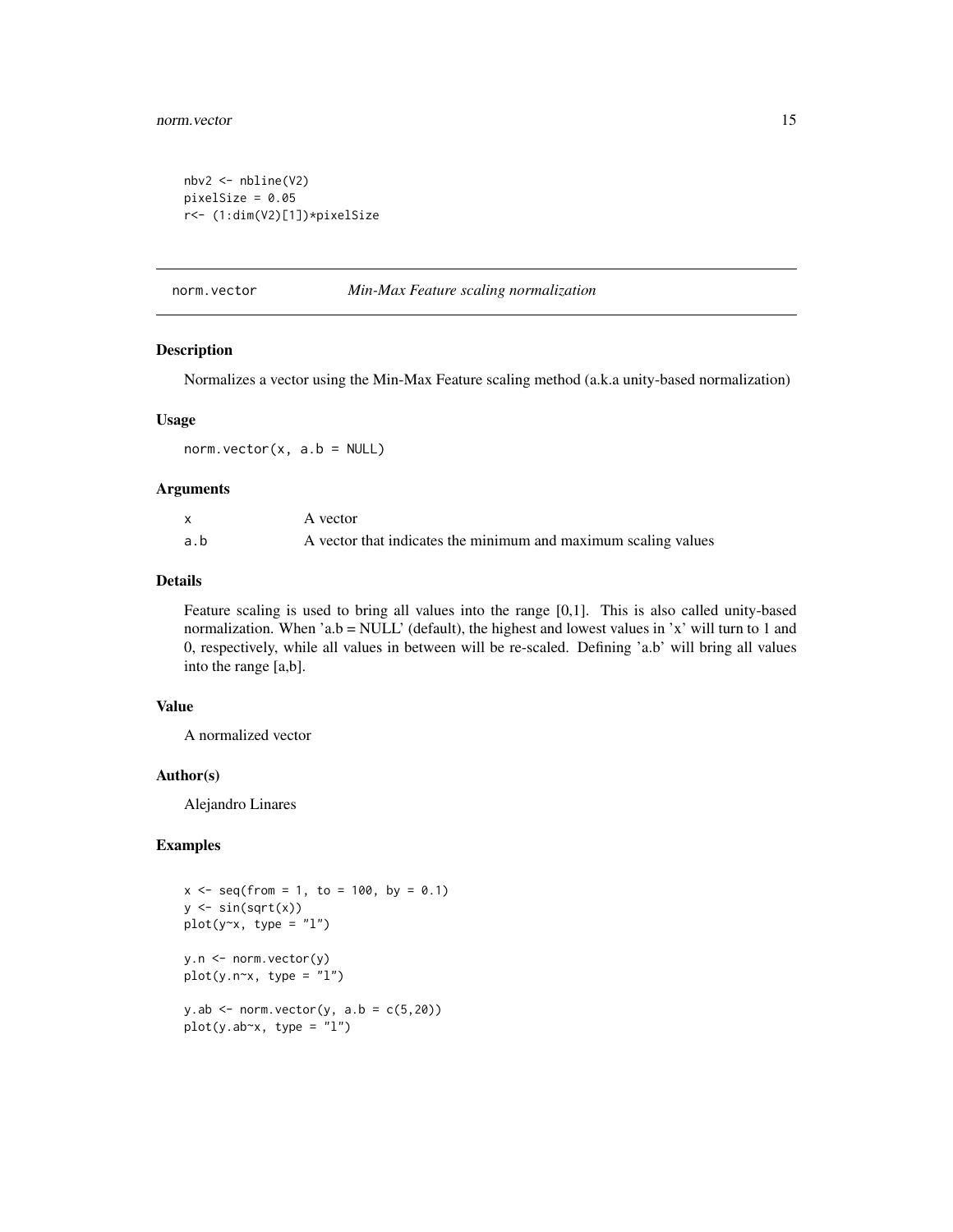# <span id="page-15-1"></span><span id="page-15-0"></span>Description

Calculates the correlation between the pixel i and pixel  $i + dr$ .

# Usage

pcf(img, nPoints =  $1000$ , one.col = FALSE, dr = 1)

#### Arguments

| img     | The image to analyze.                                                                                                                                                                                    |
|---------|----------------------------------------------------------------------------------------------------------------------------------------------------------------------------------------------------------|
| nPoints | The size of the sub-vectors in which the input vectors will be divided. This<br>number must be less than N/2.                                                                                            |
| one.col | By default FALSE. If TRUE the correlation will be performed in the fixed colum<br>mode, else the distance mode.                                                                                          |
| dr      | Distance between pixel at which the correlation is calculated. For a value of<br>delta_r = 3, the columns are correlated as follows: $(1,4)$ , $(2,5)$ , , $(n-3, n)$ , with<br>n being the last column. |

# Details

The pair correlation function (pCF) analyzes data of a periodically scanned line, measuring the time it takes a particle to go from one pixel to another, i.e. calculates the spatial cross-correlation function between pixels. G(tau,deltar) = ( $\langle F(t,0) F(t + \text{tau}, \text{delta}) \rangle / \langle F(t,0) \rangle \langle F(t, \text{delta}) \rangle$ )-1

# Value

An image depicting the correlation between the pixel i and pixel  $i + dr$ .

#### Author(s)

Raúl Pinto Cámara.

#### See Also

[fcs](#page-6-1)[,pcomb](#page-16-1)

# Examples

### Load the FCSlib package

library(FCSlib)

### As an example, we will use a data set that corresponds to a population of Venus dimers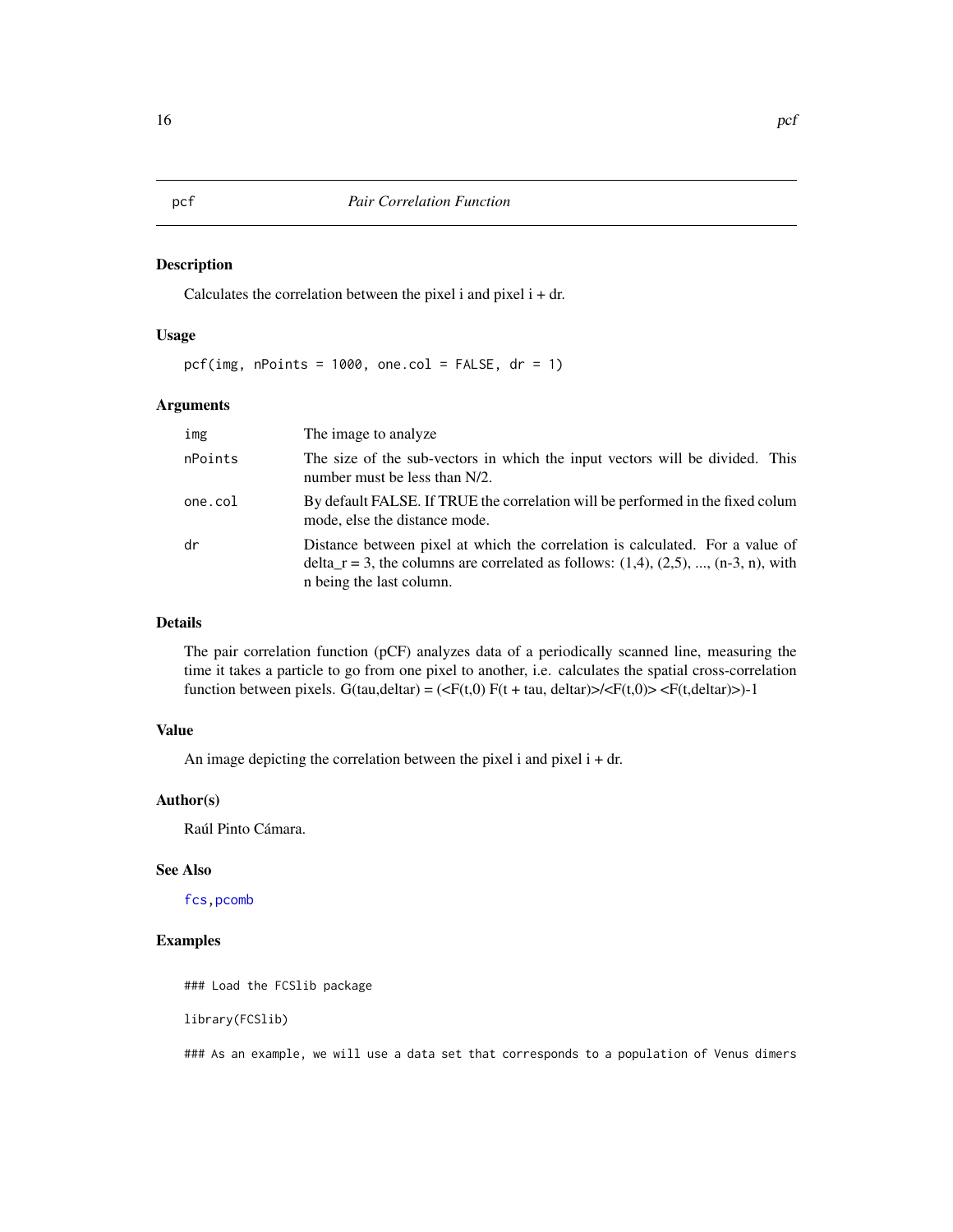#### <span id="page-16-0"></span>pcomb the comb that the comb the comb three comb that the comb three comb three comb three comb three comb three comb

# diffusing in HEK-293 cells. Use the readFileTiff() function to extract the information # from the '.tiff' files. dmv2 <- data.matrix(V2) pB <- pcf(dmv2, nPoints = 2500, dr = 10) ### Plot the result library(fields)  $di \leftarrow dim(pB)$ tau <- (1:(di[2])) image.plot( $x = 1$ :di[1],  $y = log10(tau)$ ,  $z = pB$ , main = "Column Distance 10",  $x$ lab = "Pixel", ylab = "Logarithmic tau"  $cex.1ab = 1.2$ ,  $cex.main = 1.2$ ,  $cex.axis = 1$ )

<span id="page-16-1"></span>

pcomb *Pair Correlation of Molecular Brightness*

#### Description

Performs the pair correlation of molecular brightness (pCOMB) analysis.

# Usage

```
pcomb(img, nPoints = 25000, one.col = FALSE, dr = 1, w = 100)
```
#### Arguments

| img     | The image to analyze.                                                                                                                                                                                  |
|---------|--------------------------------------------------------------------------------------------------------------------------------------------------------------------------------------------------------|
| nPoints | The size of the sub-vectors in which the input vectors will be divided. This<br>number must be less than N/2.                                                                                          |
| one.col | By default FALSE. If TRUE the correlation will be performed in the fixed colum<br>mode, else the distance mode.                                                                                        |
| dr      | Is the distance between the two columns that will be correlated. For a value of<br>deltar = 3, the columns are correlated as follows: $(1,4)$ , $(2,5)$ , , $(n-3, n)$ , with n<br>as the last column. |
| W       | Range value that is used to calculate the brightness in the image.                                                                                                                                     |

#### Details

With the Pair Correlation of Molecular Brightness (pCOMB) method, one can distinguish between different homo-oligomeric species of the same molecule coexisting in the same microenvironment, while separately and specifically tracking each species' mobility across the cellular compartments. This technique amplifies the signal from the brightest species present and filters the dynamics of the extracted oligomeric population based on arrival time between two locations. This method is suitable for mapping the impact oligomerization on transcription factor dynamics. The resulting intensity fluctuations, pCF, are transformed into brightness fluctuations using  $B = \frac{sigma^2}{2\pi m}$ ,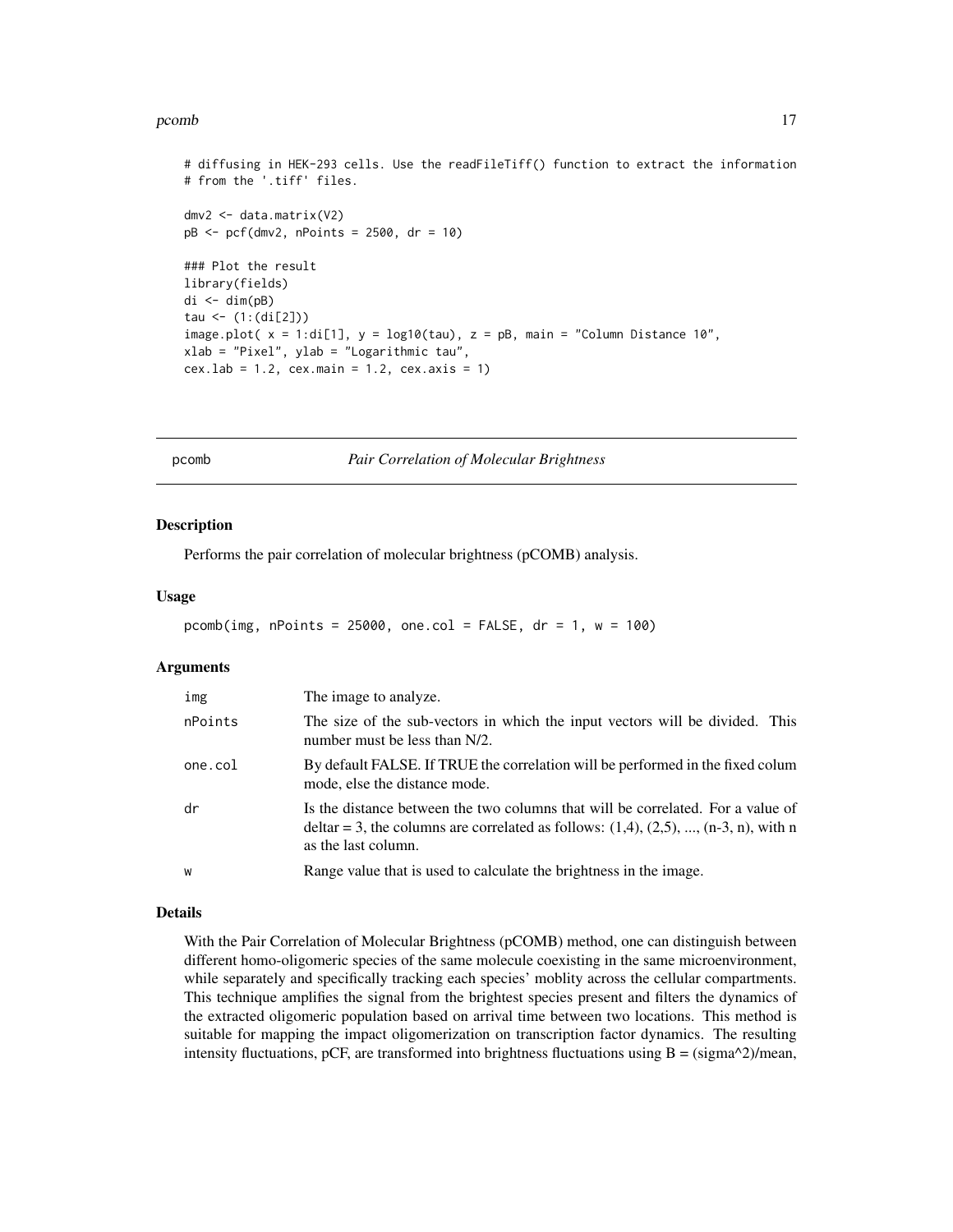and the pair correlation analysis is then performed on the brightness fluctuations along the line scan , at a distance  $(delta(r))$ .

If the pcf is set as FALSE the pComb data will not be generated and will be NULL. In order to generate that data the pcf function must be used on the BCarpet data.

#### Value

A list containing the Brightness Carpet and the Pair Correlation of that carpet

#### Author(s)

Raúl Pinto Cámara.

#### See Also

[fcs](#page-6-1)[,pcf](#page-15-1)

#### Examples

### Load the FCSlib package

library(FCSlib)

```
# As an example, we will use a data set that corresponds to a population of Venus dimers
# diffusing in HEK-293 cells. Use the readFileTiff() function to extract the information
# from the '.tiff' files.
```

```
dmv2 <- data.matrix(V2)
pC <- pcomb(dmv2[1:32,1:2001], nPoints = 1000, type = 'd', dr = 10, w = 2, pcf = FALSE)
dmv2 <- data.matrix(v2DataSet)
pC \le - pcomb(dmv2, nPoints = 5000, type = 'd', dr = 10, w = 100)
di <- dim(pC$pComb)
tau <- (1:(di[2]))
# Plot the result
```

```
library("fields")
image.plot(x = 1:di[1], y = log10(tau), z = pc$pComb, main = "pComb",
xlab = "Pixel", ylab = "Logarithmic tau",
cex.1ab = 1.2, cex.main = 1.2, cex.axis = 1)
```
readFileFCS *Read File FCS*

# Description

Reads a FCS file and returns the data sets within the file.

<span id="page-17-0"></span>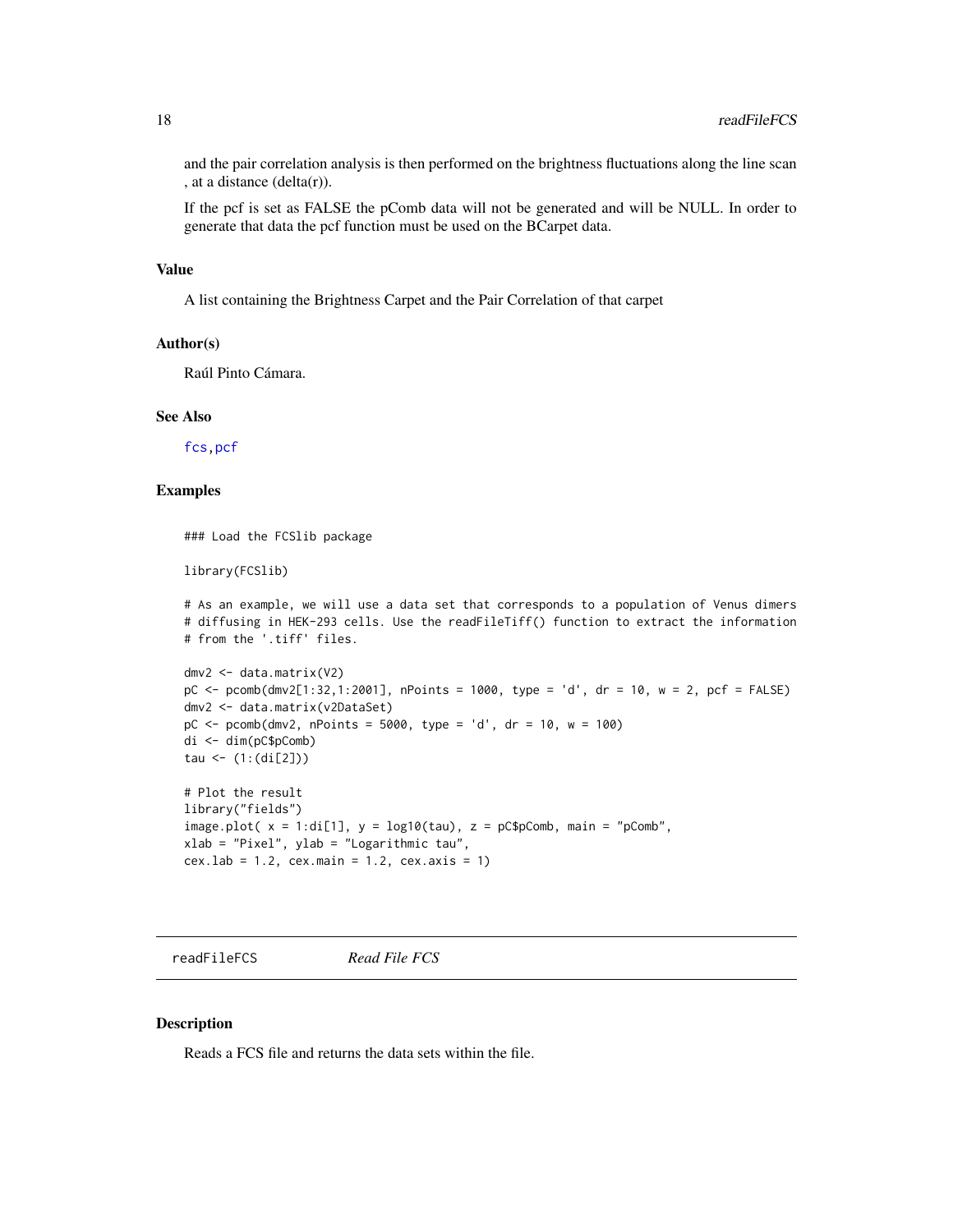# <span id="page-18-0"></span>readFileModel 19

# Usage

readFileFCS(filename)

# Arguments

filename the name of the file to read from.

# Details

Read a FCS file using the scan function and extract the data contained in the file.

# Value

dataList A list containing the data sets within the file.

# Author(s)

Raúl Pinto Cámara.

#### Examples

raw\_fcs <- readFileFCS(FileName)

readFileModel *Read File Model*

# Description

Reads a txt file and returns the parameters and the model (equation).

# Usage

```
readFileModel(filename)
```
# Arguments

filename The name of the file to read from.

# Details

Read a txt file using the scan function and extracts the parameters and the model (equation) in the file.

# Value

params A list containing the parameters as well as the model.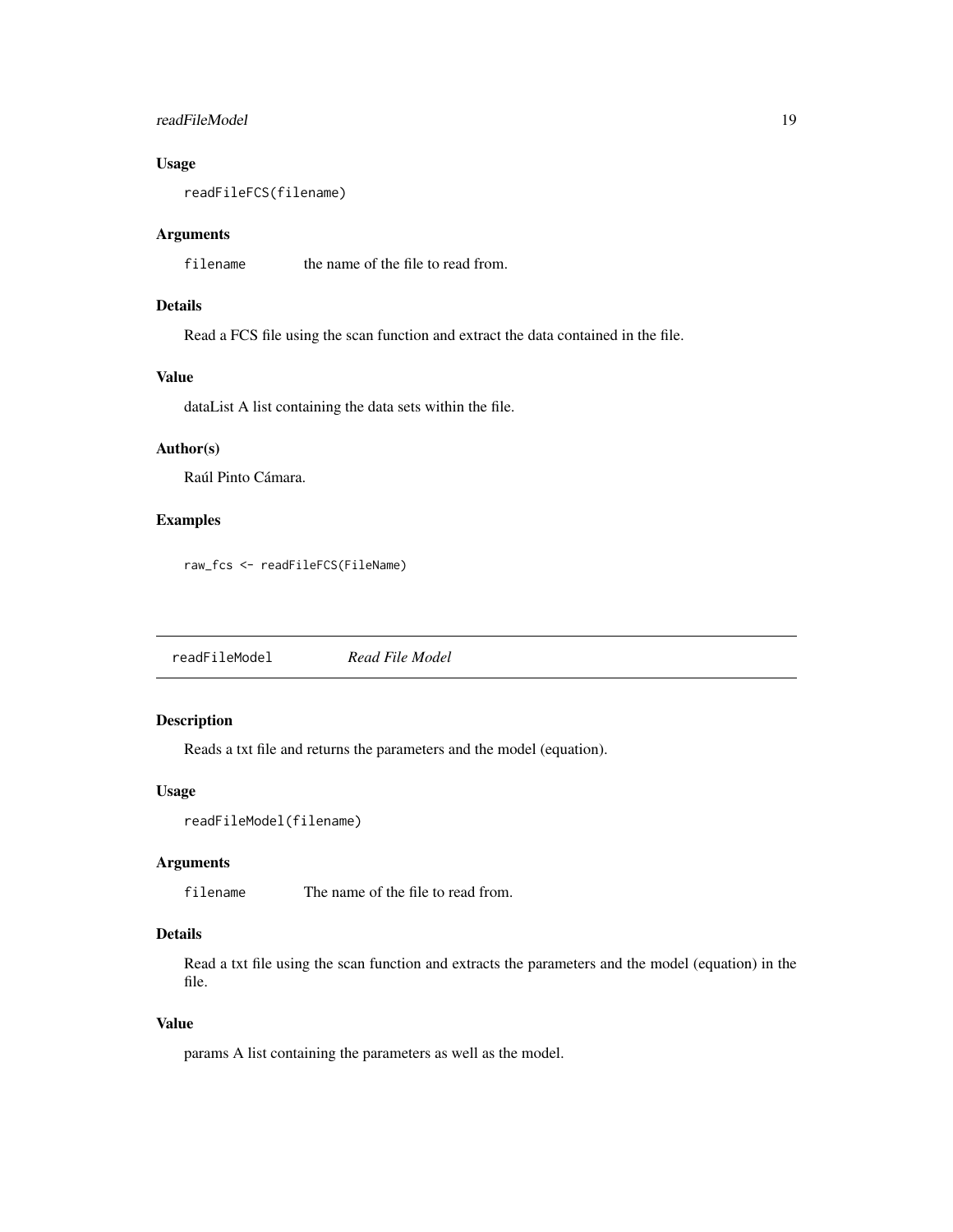# Author(s)

Raúl Pinto Cámara.

# See Also

[fitFCS](#page-9-1)

# Examples

modelData <- readFileModel(filename)

# <span id="page-19-1"></span>readFileSPC *Read File SPC-140/150/130/830*

# Description

Reads a SPC file and returns the Macrotime and Microtime.

# Usage

readFileSPC(filename, nData = 1E8)

#### Arguments

| filename | the name of the file to read from.                 |
|----------|----------------------------------------------------|
| nData    | parameter that defines the length of data to read. |

# Details

Read a SPC file, with SPC-140/150/130/830 version, using the readBin function and extract the data contained in the file.

# Value

A list containing the Macrotime and the Microtime vectors.

# Note

The nData parameter is used to overestimate the amount of data that the file can contain.

# Author(s)

Raúl Pinto Cámara, José Damián Martínez Reyes.

<span id="page-19-0"></span>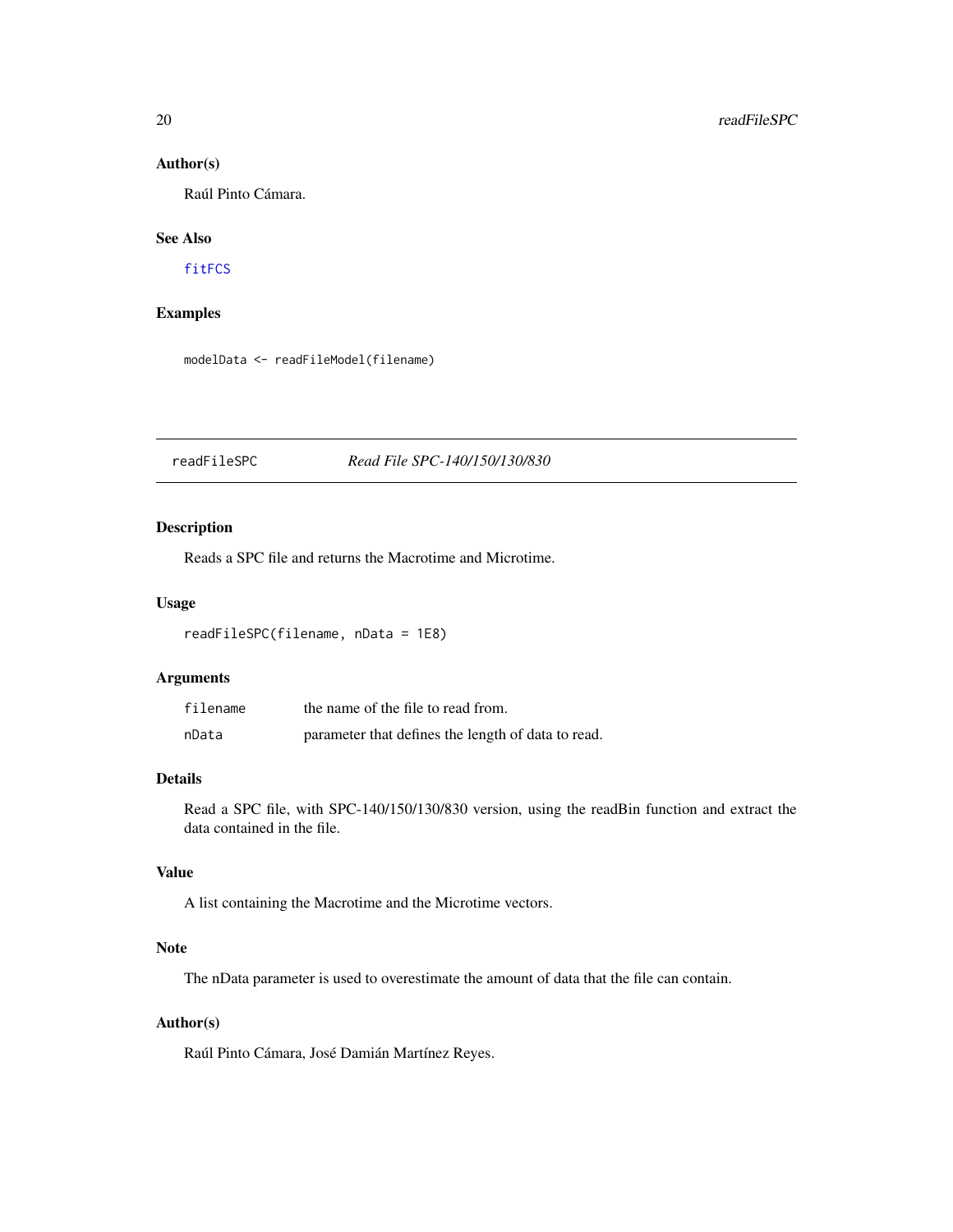#### <span id="page-20-0"></span>readFileTiff 21

# References

Becker, W., 2019. The Bh TCSPC Handbook. 8th ed. Berlin, Germany: Becker & Hickl GmbH, pp. 855-856.

# See Also

[asynACTCSPC](#page-1-1)

# Examples

```
spcData <- readFileSPC(FileName)
```
<span id="page-20-1"></span>readFileTiff *Read File Tiff*

# Description

Reads a TIFF file and converts it into a 2D-array. If the file contains multiple pages, a 3D-array will be then returned.

#### Usage

```
readFileTiff(filename, invert = TRUE)
```
# Arguments

| filename | Either name of the file to read from or a raw vector representing the TIFF file |
|----------|---------------------------------------------------------------------------------|
|          | content.                                                                        |
| invert   | If set to TRUE then the order of the data will be reversed. Default TRUE.       |

# Details

Read a TIFF file image using readTIFF and converts it to a matrix with n-dimensions.

# Value

A matrix containing the image data.

# Note

This function must be used in order to extract the information from the TIFF files needed to test the functions in this package. The TIFF file must be grayscale.

# Author(s)

Adan O. Guerrero Cardenas.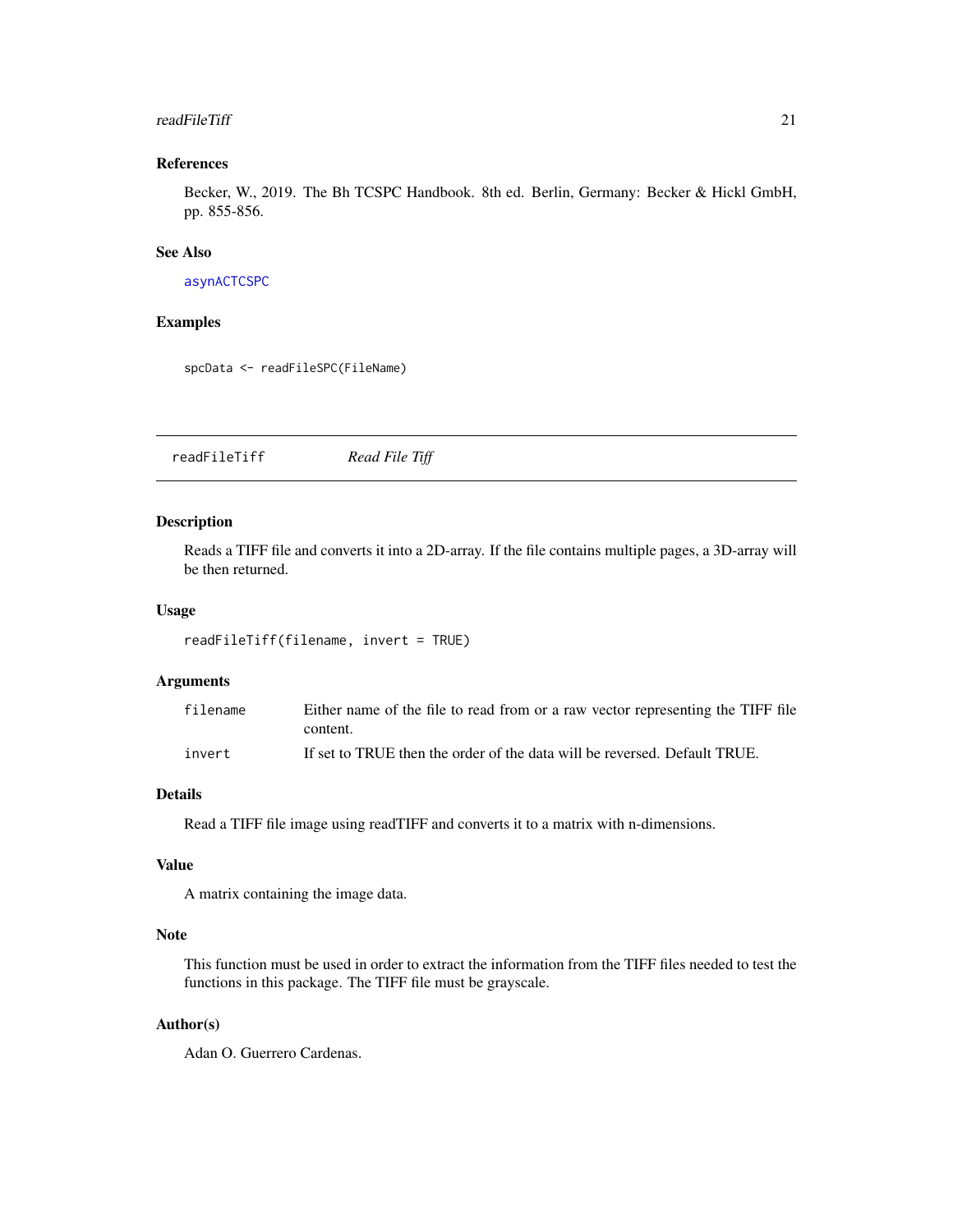# <span id="page-21-0"></span>See Also

[readTIFF](#page-0-0) [writeFileTiff](#page-25-1)

#### Examples

raw <- readFileTiff(FileName)

simplifyFCS *Simplify FCS*

# Description

Reduces the amount of data in a data set without altering its overall structure

# Usage

simplifyFCS(g, tau, step = 1)

# Arguments

| g    | A vector containing the FCS data analysis                         |
|------|-------------------------------------------------------------------|
| tau  | A vector that represents the time frame between data acquisitions |
| step | A numeric value that affects the final length of the vector       |

# Details

The simplifyFCS function performs a log10 weighted binning of the autocorrelation function (acf). It balance the weight of the long-time scale trending behavior of the acf curve, which commonly contain G(tau) points that fluctuate around the zero-correlation regime, hence overweighting fitting with 'noisy data'. simplifyFCS reduce the weight of the long-time scale trending behavior (ms to sec), preserving the structure of the short-time scales.

#### Value

A vector of the FCS data with reduced length

# Note

the step parameter must be between 0 and 1

#### Author(s)

Adan O. Guerrero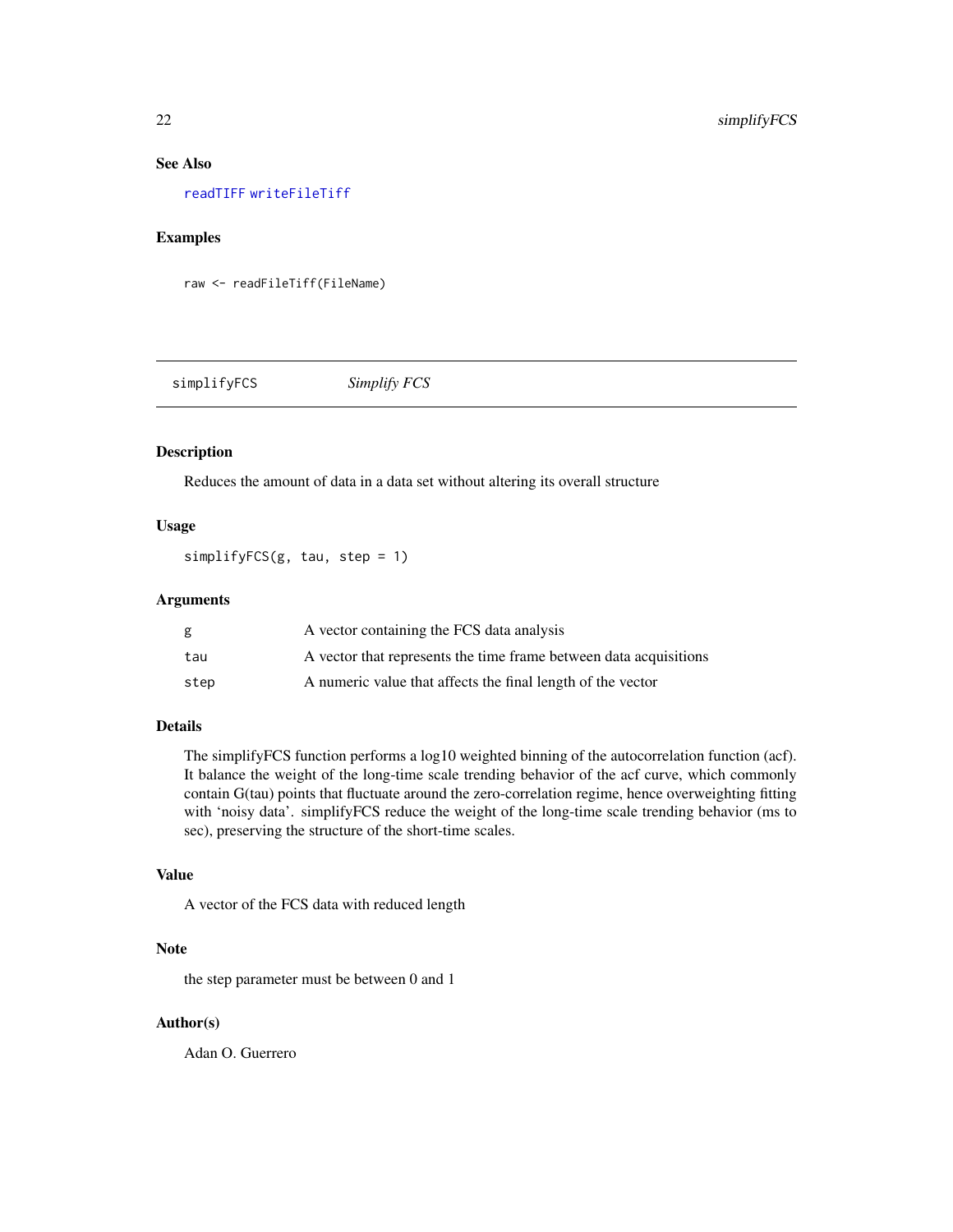# <span id="page-22-0"></span>smoothCarpet 23

# See Also

[gcf](#page-11-1), [var,mean](#page-0-0)

# Examples

```
f <- Cy5_100nM$f
acqTime < -2E-6f \leftarrow as.vector(f)time <- (1:length(f)) * acqTimecy5 \leq data. frame(t = time, f)
g \leftarrow fcs(x = cy5$f)
len \leq -1: length(g)tau <-cy5$t[len]
G \leftarrow data-frame(tau,g)sfcs <- simplifyFCS(G$g, G$tau, step = 0.5)
plot(sfcs$g~sfcs$tau, log = "x", type = "l",
     xlab = expression(tau(s)),
     ylab = expression(G(tau)), main = "Cy5")
# Comparison, original with simplify
plot(G, type = 'l', log = 'x')lines(sfcs$g~sfcs$tau, col = "red")
```
smoothCarpet *Smooth Carpet (Single Image)*

# Description

Generates a smooth carpet.

#### Usage

smoothCarpet(img,  $dfV = 0$ ,  $dfH = 0$ )

#### Arguments

| img | The image to analyze.                                                       |
|-----|-----------------------------------------------------------------------------|
| dfV | The desired equivalent number of degrees of freedom in the vertical axis.   |
| dfH | The desired equivalent number of degrees of freedom in the horizontal axis. |

# Details

The smoothCarpet function makes use of the smooth.spline method to smooth the vertical and horizontal axes of an image. The magnitude of the smoothing depends on the degrees of freedom set for and vertical ('dfV') and horizontal ('dfH') axes of the image.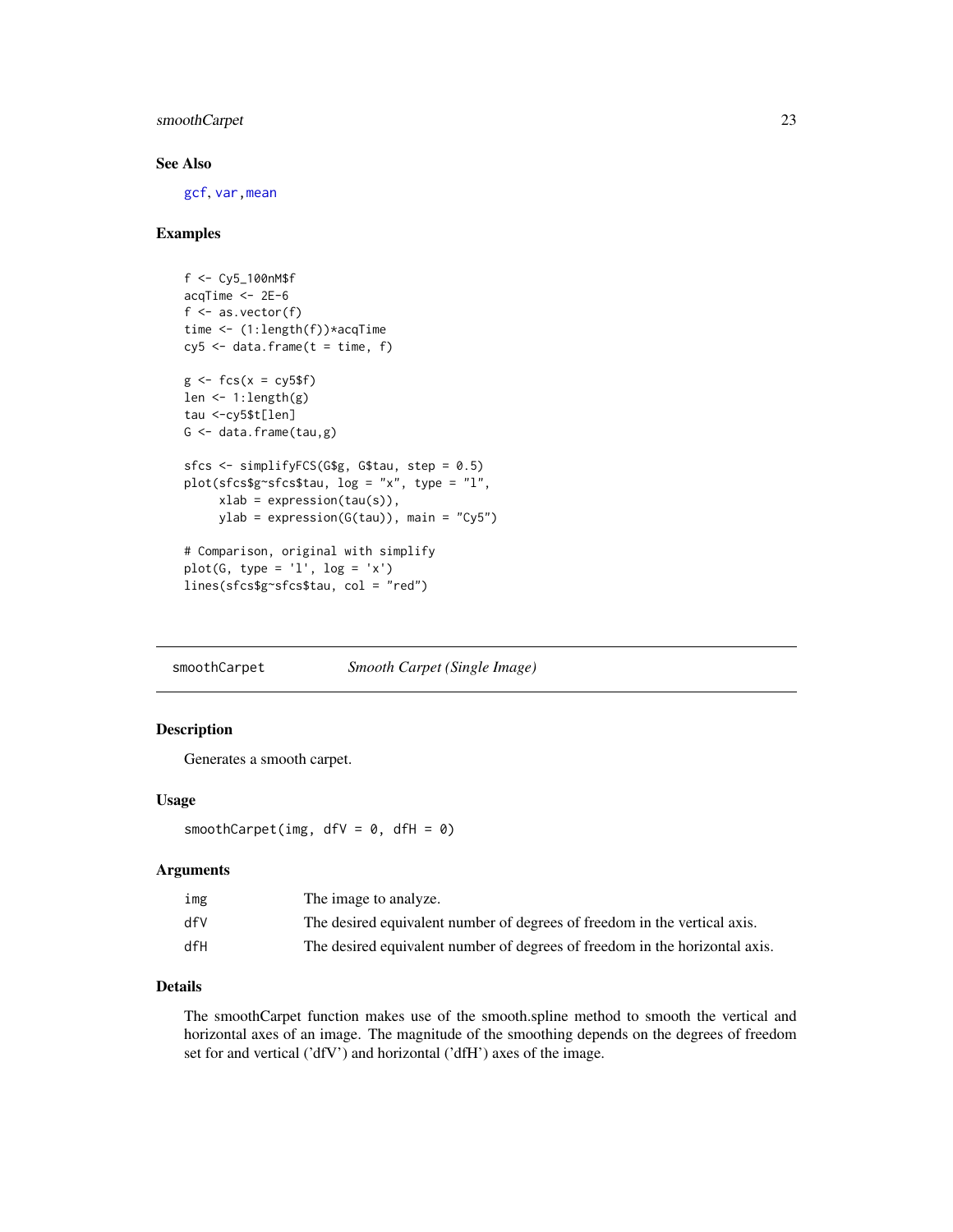# <span id="page-23-0"></span>Value

Smooth Carpet A smooth image.

### Author(s)

Raúl Pinto Cámara.

# See Also

[pcomb](#page-16-1)[,smooth.spline](#page-0-0)

# Examples

### Load the FCSlib package

```
library(FCSlib)
```
### As an example, we will use a data set that corresponds to a population of Venus dimers # diffusing in HEK-293 cells. Use the readFileTiff() function to extract the information # from the '.tiff' files.

```
v2 <- data.matrix(V2)
nbv2 <- nbline(img = v2, S=3.5, sigma0 = 1,offset = 0, wSigma = 100);
sC \leq smoothCarpet(img = nbv2$number, dfV = 5, dfH = 5)
```

| tiff_to_mtx |  | Transformation of multiple-image TIFF files or arrays into a matrix |  |  |  |
|-------------|--|---------------------------------------------------------------------|--|--|--|
|-------------|--|---------------------------------------------------------------------|--|--|--|

# Description

Transforms multiple-image TIFF files or 3D arrays into 2D matrices with a user-specified number of columns

# Usage

tiff\_to\_mtx(data, columns)

#### Arguments

| data    | A character string indicating the name of a TIFF file or a 3D array |
|---------|---------------------------------------------------------------------|
| columns | The number of columns of the resulting matrix                       |

#### Details

Creates a matrix with a user-specified number of columns and a number of rows equal to the total amount of points in 'data' divided by 'columns'.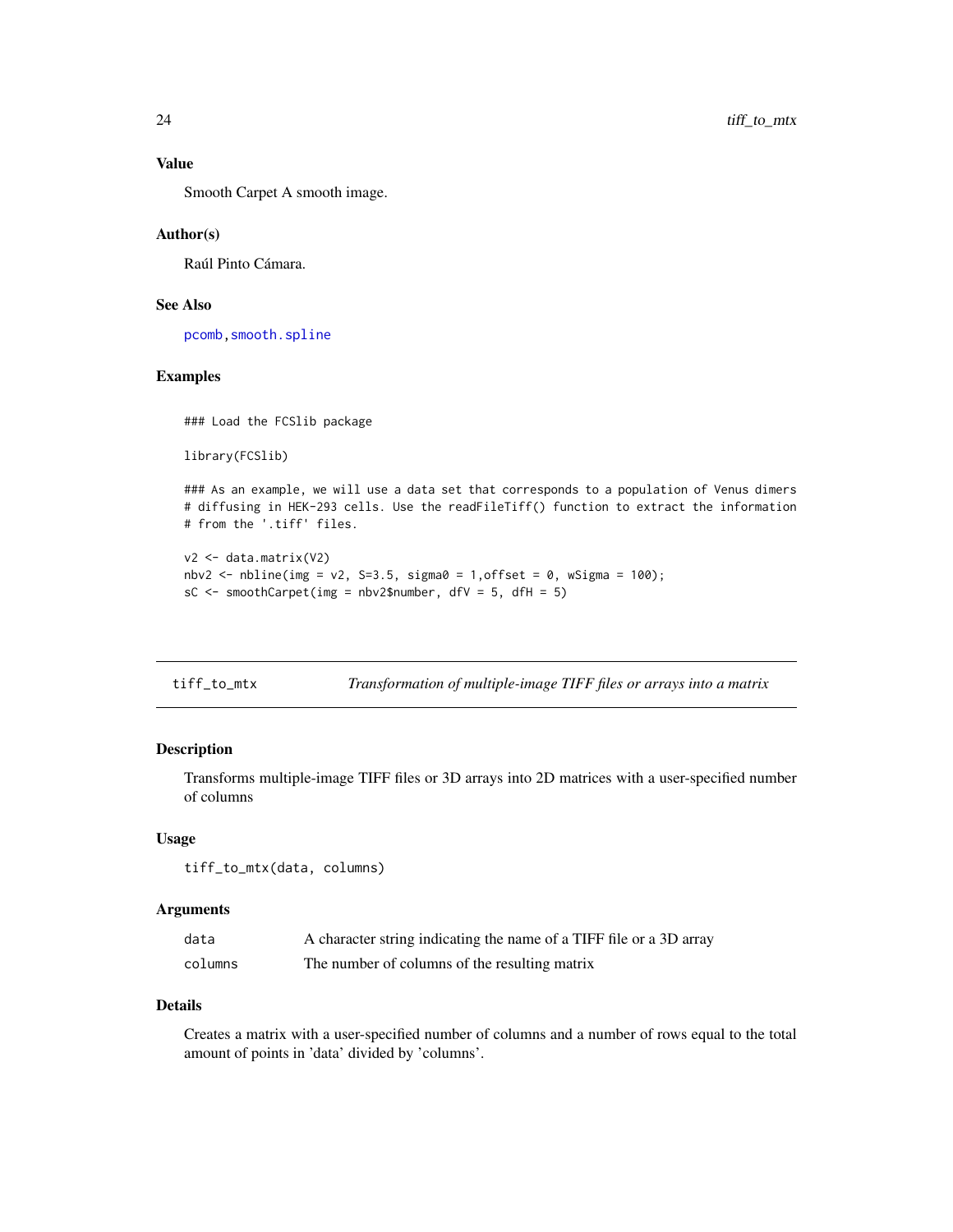<span id="page-24-0"></span> $V2$  25

# Value

A matrix

# Author(s)

Alejandro Linares

# See Also

[binMatrix](#page-2-1)

# Examples

```
### Please navigate to
### (https://github.com/FCSlib/FCSlib/tree/master/Sample%20Data)
### to find this sample data
x <- readFileTiff("Example_file_name.tif")
class(x); dim(x)
x.m \leftarrow \text{tiff\_to\_mx}(\text{data = x}, \text{columns = } 64)class(x.m); dim(x.m)
```
V2 *Line-scan data of HEK-293 cells expressing Venus (EYFP) dimers*

# Description

This data set consists on a raster line scan performed over HEK-293 cells expressing dimers of the fluorescent protein Venus, also known as SEYFP-F46L. The scan line is 64 pixels long, and the scanning direction is from the cytoplasm to the nucleus, across the nuclear envelope. A pixel size of 50 nm was used, as well as a pixel dwell time of 12.5 us and a line scan time of 1.925 ms. Fluorescence excitation was provided by a 488 nm laser at 0.1 Fluorescence intensity data was collected using the photon-counting mode in an Olympus FV1000 Upright BX61WI confocal microscope.

#### Usage

data(V2)

# Format

A matrix with 64 rows and 25000 columns

#### Details

To analyze this data set with FCSlib, import by typing: readFileTiff("V2.tif")[,,1]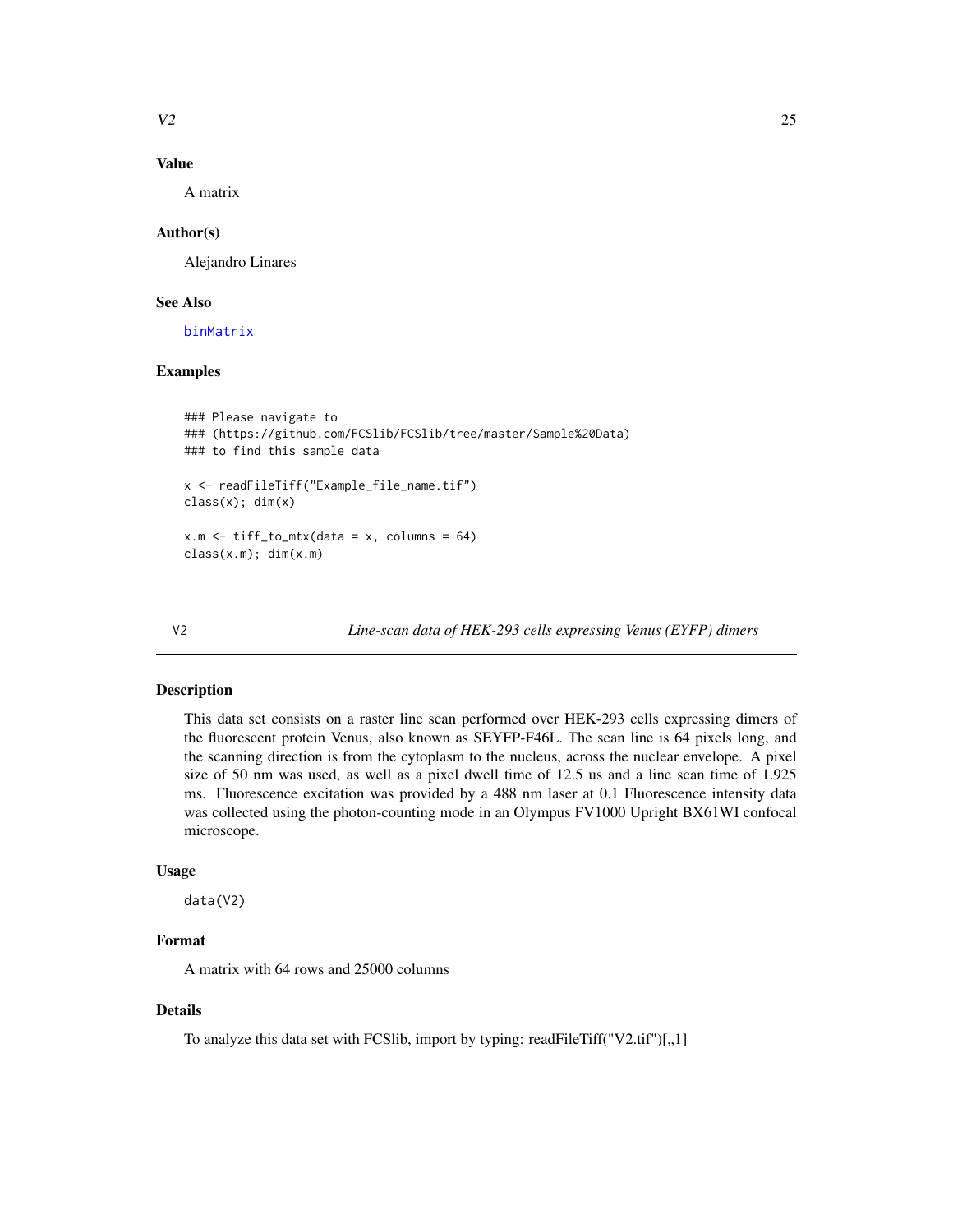<span id="page-25-1"></span><span id="page-25-0"></span>writeFileTiff *Write File Tiff*

# Description

Create a TIFF file from a 3D-array.

# Usage

writeFileTiff(img, file.name, invert = TRUE, bits.per.sample = NULL)

# Arguments

| img                       | Either an image or a list of images. An image is a real matrix or array of three<br>dimensions.    |
|---------------------------|----------------------------------------------------------------------------------------------------|
| file.name                 | Either the name of the file or the name of a raw vector.                                           |
| invert<br>bits.per.sample | If set to TRUE then the order of the data will be reversed. Default TRUE.                          |
|                           | Number of bits per sample (numeric scalar). Supported values in this version<br>are 8, 16, and 32. |

#### Details

Create a TIFF file using writeTIFF, converting a 2D-array. If the file contains multiple pages, a 3D-array is turned into a 2D-array to implement the aforementioned function.

# Value

None.

# Author(s)

Adan O. Guerrero Cardenas.

#### References

None

# See Also

[writeTIFF](#page-0-0) [readFileTiff](#page-20-1)

# Examples

```
imagsave <- array(data = 1:10, dim = c(100,100,10))
writeFileTiff(imagsave, paste(tempdir(), "/image_Test.tif", sep = ""))
```